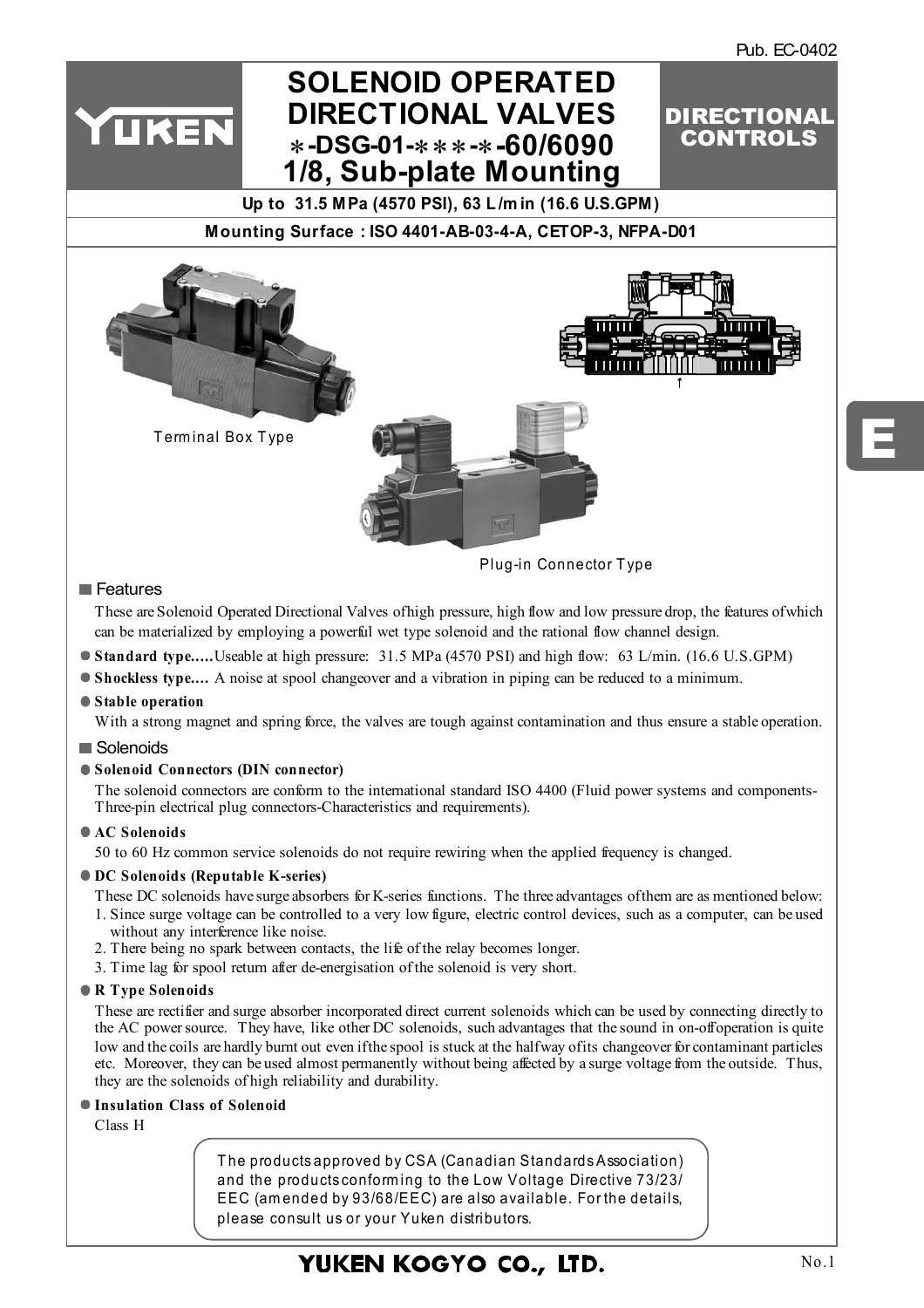

**Specifications/ Solenoid Ratings / Others**

# DIRECTIONAL CONTROLS

### Specificatios

| Valve<br>Type    | Model<br>Numbers             | Max. Flow<br>$L/m$ in $(U.S.GPM)$ | Max. Operating<br>Pressure | Max. T-Line<br>Back Pres. | Max. Changeover<br>Frequency  | Approx. Mass $kg(1bs.)$<br>Type of Solenoid |          |  |
|------------------|------------------------------|-----------------------------------|----------------------------|---------------------------|-------------------------------|---------------------------------------------|----------|--|
|                  |                              |                                   | MPa (PSI)                  | MPa (PSI)                 | $min^{-1}$<br>$(Cv$ cles/Min) | AC                                          | DC, R    |  |
|                  | DSG-01-3C*-*-60/6090         |                                   | 31.5 (4570)                |                           | 300                           | 1.9(4.2)                                    | 2.2(4.9) |  |
| Standard<br>Type | DSG-01-2D2- $*$ -60/6090     | 63(16.6)                          | [Spool Type 60 Only]       | 16 (2320)                 | R Type Sol. Only              |                                             |          |  |
|                  | DSG-01-2B $*$ - $*$ -60/6090 |                                   | 25(3630)                   |                           | 120                           | 1.45(3.2)                                   | 1.6(3.5) |  |
| Shockless        | S-DSG-01-3C*-*-60/6090       |                                   |                            |                           |                               |                                             | 2.2(4.9) |  |
| Type             | S-DSG-01-2B2- $*$ -60/6090   | 40(10.6)                          | 16(2320)                   | 16(2320)                  | 120                           |                                             | 1.6(3.5) |  |

 $\star$  The m aximum flow means the limited flow without inducing any abnormality to the operation (changeover) of the valve. The maximum flow differs according to the spool ty pe and operating conditions. For details, please refer to the "List of Standard Models and Maxim um Flow" on pages 5 to 9.

### Solenoid Ratings

|           | Coil<br>Valve Type<br>Electric source |                  | Frequency |               | Voltage $(V)$     |                       | Current & Power at Rated Voltage |             |
|-----------|---------------------------------------|------------------|-----------|---------------|-------------------|-----------------------|----------------------------------|-------------|
|           |                                       | Type             | (Hz)      | Source Rating | Serviceable Range | Inrush $(A)^{\ast 2}$ | Holding(A)                       | Power $(W)$ |
|           |                                       |                  | 50        | 100           | $80 - 110$        | 2.42                  | 0.51                             |             |
|           |                                       | A100             | 60        | 100           | $90 - 120$        |                       | 0.37                             |             |
|           |                                       |                  |           | 110           |                   | 2.35                  | 0.44                             |             |
|           |                                       | A120             | 50        | 120           | $96 - 132$        | 2.02                  | 0.42                             |             |
| Standard  | $AC^{\star_1}$                        |                  | 60        |               | $108 - 144$       | 1.78                  | 0.31                             |             |
| Type      |                                       |                  | 50        | 200           | $160 - 220$       | 1.21                  | 0.25                             |             |
|           |                                       | A200             | 60        | 200           | $180 - 240$       | 1.07                  | 0.19                             |             |
|           |                                       |                  |           | 220           |                   | 1.18                  | 0.22                             |             |
|           |                                       |                  | 50        |               | $192 - 264$       | 1.01                  | 0.21                             |             |
| Shockless |                                       | A240             | 60        | 240           | $216 - 288$       | 0.89                  | 0.15                             |             |
| Type      |                                       | D <sub>12</sub>  |           | 12            | $10.8 - 13.2$     |                       | 2.45                             |             |
|           | DC (K Series)                         | D <sub>24</sub>  |           | 24            | $21.6 - 26.4$     |                       | 1.23                             | 29          |
|           |                                       | D48              |           | 48            | $43.2 - 52.8$     |                       | 0.61                             |             |
|           | $AC \rightarrow DC$ Rectified (R)     | R <sub>100</sub> | 50/60     | 100           | $90 - 110$        |                       | 0.33                             | 29          |
|           |                                       | R <sub>200</sub> |           | 200           | 180 - 220         |                       | 0.16                             |             |

1. AC solenoid is not available in shockless ty pe.

R ty pe m odels with built-in current rectifier is recom m ended for shockless operation with AC power.

2. Inrush current in the above table show rm s values at m axim um stroke.

3. There are m ore coil ty pes other than the above. For details, please m ake inquiries.

The coil ty pe num bers in the shaded colum n are handled as opotinal extras. In case these coils are required to be chosen, please confirm the tim e of delivery with us before ordering.

### Sub-plate

|                | Japanese Standard "JIS"    |                       | European Design Standard   |                          | N.American Design Standard | Approx.               |                     |
|----------------|----------------------------|-----------------------|----------------------------|--------------------------|----------------------------|-----------------------|---------------------|
| Piping<br>Size | Sub-plate<br>Model Numbers | Thread<br><b>Size</b> | Sub-plate<br>Model Numbers | Thread<br>Size           | Sub-plate<br>Model Numbers | Thread<br><b>Size</b> | Mass<br>$kg$ (lbs.) |
| 1/8            | $DSGM-01-30$               | $Rc$ 1/8              | DSGM-01-3080               | $1/8$ BSP $\overline{F}$ | DSGM-01-3090               | $1/8$ NPT             | 0.8(1.8)            |
| 1/4            | $DSGM-01X-30$              | $Re$ 1/4              | $DSGM-01X-3080$            | $1/4$ BSP $\Gamma$       | DSGM-01X-3090              | $1/4$ NPT             | 0.8(1.8)            |
| 3/8            | $DSGM-01Y-30$              | $Rc$ 3/8              |                            |                          | DSGM-01Y-3090              | $3/8$ NPT             | 0.8(1.8)            |

Sub-plates are available. Specify the sub-plate m odel num ber from the table above. W hen sub-plates are not used, the m ounting surface should have a good m achined finish.

### **Mounting Bolts**

For socket head cap screws in the table below are included.

| Descriptions                                        | Soc. Hd. Cap Screw (4 pcs.)      | Tightening Torque                                                                                                               |
|-----------------------------------------------------|----------------------------------|---------------------------------------------------------------------------------------------------------------------------------|
| Japanese Standard "JIS"<br>European Design Standard | $M5 \times 45$ Lg.               | $5 - 7$ Nm $(43 - 60$ in. 1bs.)<br>Applicable to working pressure more than<br>25 MPa (3630 PSI): $6 - 7$ Nm (52 - 60 in. 1bs.) |
| N. American Design Standard                         | No. 10-24 UNC $\times$ 1-3/4 Lg. |                                                                                                                                 |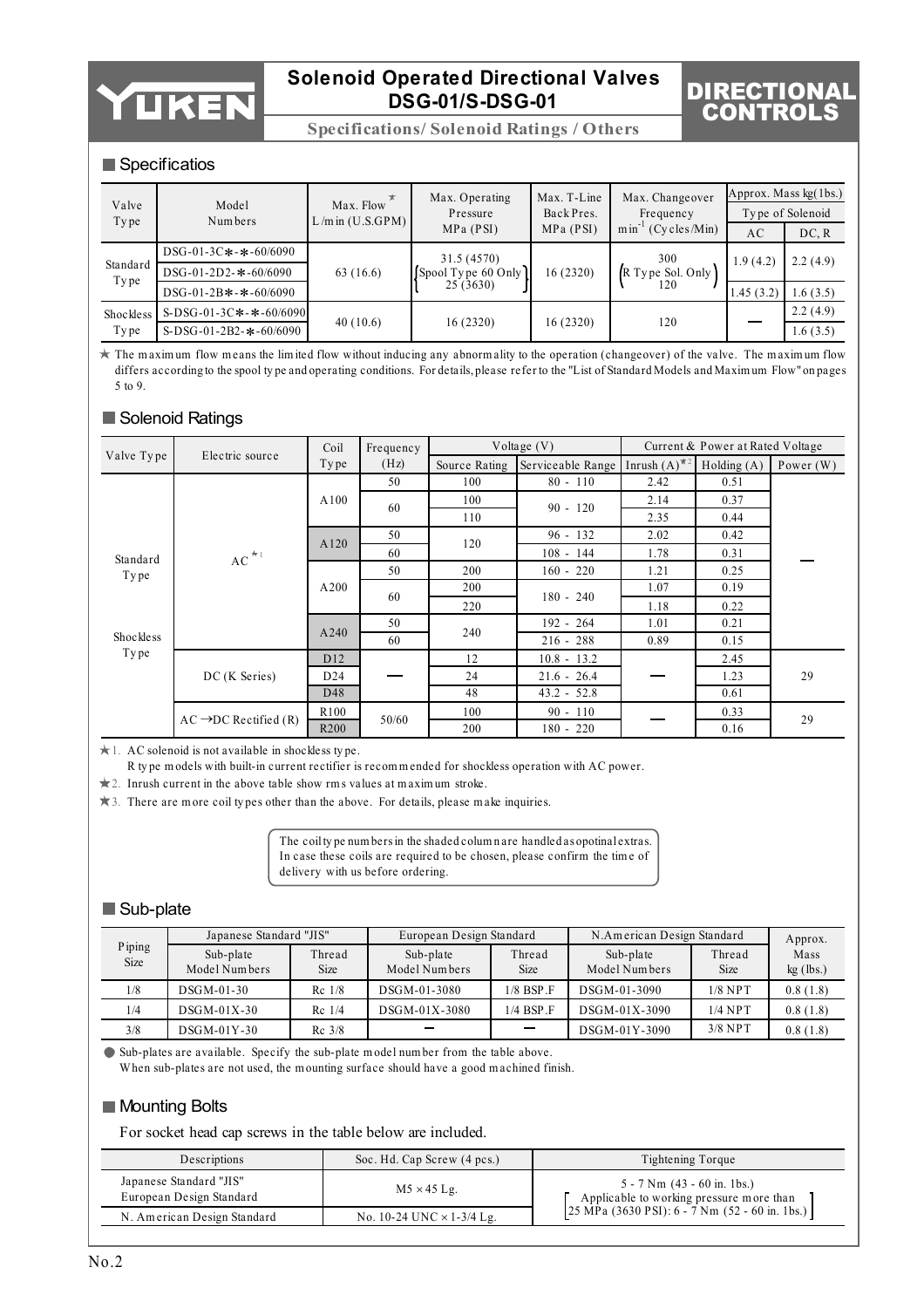|                          |                   | L.                                                                                                                    |                                                        | <b>DSG-01</b>             |                                   | <b>Solenoid Operated Directional Valves</b><br>/ S-DSG-01                                |                                                                                                   | <b>DIRECT</b><br><b>CONT</b>                       |
|--------------------------|-------------------|-----------------------------------------------------------------------------------------------------------------------|--------------------------------------------------------|---------------------------|-----------------------------------|------------------------------------------------------------------------------------------|---------------------------------------------------------------------------------------------------|----------------------------------------------------|
|                          |                   |                                                                                                                       |                                                        |                           |                                   | <b>Model Number Designation</b>                                                          |                                                                                                   |                                                    |
|                          | ť                 | Reverse Mtg. of<br>Models with<br>Comit if not<br>Solenoid<br>required                                                |                                                        |                           |                                   | ┙                                                                                        | I                                                                                                 | ┙                                                  |
|                          | $\pmb{\ast}$      | Design<br>Standard                                                                                                    | Japanese<br>Std. "JIS"<br>None:<br>$\ddot{\mathbf{e}}$ | N.American<br>Design Std. |                                   | Japanese<br>Std. "JIS"<br>and<br>European<br>Design<br>Std.<br>None:                     | N. American<br>Design<br>Std.<br>ö                                                                |                                                    |
|                          | <b>GO</b>         | Design<br>Number                                                                                                      |                                                        |                           |                                   | 60                                                                                       |                                                                                                   |                                                    |
|                          | $*$               | Conduit<br>Connection<br>Electrical                                                                                   | Terminal<br>Box Type<br>None:                          |                           |                                   | Plug-in<br>Connector<br>Plug-in<br>Connector<br>$\overline{\mathbf{M}}$ :<br>$Type$<br>ż | $\begin{array}{l} \text{Indiator} \\ \text{Light} \\ (\text{Option}) \end{array}$<br>Type<br>with |                                                    |
|                          | ٻ                 | Manual<br>Override                                                                                                    | Manual<br>Override<br>Pin<br>None:                     |                           | Push<br>Button<br>$\ddot{\circ}$  | Lock Nut<br>(Option)<br>and                                                              |                                                                                                   |                                                    |
|                          | $-D24$            | Coil<br>Type                                                                                                          | A240<br>A120<br>$\lambda200$<br>A100<br>تە             | DI2<br>ä                  | D48<br>D24                        | $\uparrow$<br>$\Omega$<br>R100<br>R200<br>ċ                                              | $\frac{6}{2}$ $\frac{1}{2}$ $\frac{4}{2}$ $\frac{8}{2}$                                           | $\uparrow$<br>$\frac{DC}{R100}$<br>ż               |
|                          | ⋖                 | Special Two<br>Position Valve<br>$[ \begin{array}{c} \mathtt{Omit} \text{ if not} \\ \mathtt{required} \end{array} ]$ |                                                        |                           |                                   | $\vec{A}$                                                                                |                                                                                                   | $\overline{\phantom{a}}$                           |
|                          | $\mathbf{\Omega}$ | $\frac{\text{Spool}}{\text{Type}}$                                                                                    | $2, 40$<br>$4, 40$<br>$60, 11$<br>$12$                 | $\mathbf{\sim}$           |                                   | 3<br>$\sim$ $\infty$                                                                     | $\frac{2}{4}$                                                                                     | $\sim$                                             |
|                          | m                 | Arrangemen<br>Spool-<br>Spring                                                                                        | Spring<br>Centred<br>ڗ                                 | ä                         | No-Spring<br>Detented             | Spring<br>Offset<br>ö                                                                    | Centred<br>Spring<br>ڗ                                                                            | Spring<br>Offset<br>öö                             |
|                          | Ņ                 | Number<br>of Valve<br>Positions                                                                                       | Positions<br>Three<br>$\ddot{ }$                       |                           | $\ddot{\mathbf{a}}$               | Positions<br>$_{\rm Two}$                                                                | Positions<br>Three<br>$\ddot{\bm{5}}$                                                             | Positions<br>$\mathbf{Two}$<br>$\ddot{\mathbf{v}}$ |
|                          | ငှ                | Valve<br>Size                                                                                                         |                                                        |                           |                                   | Σ                                                                                        |                                                                                                   |                                                    |
|                          | <b>DSG</b>        | Number<br>Series                                                                                                      |                                                        |                           | <b>DSG:</b>                       | Directional<br>Solenoid<br>Operated<br>Valve                                             |                                                                                                   |                                                    |
|                          | ဟဲ                | Shockless<br>$Type$                                                                                                   |                                                        | Standard<br>None:         | Type                              |                                                                                          | ဖ                                                                                                 | Shockless<br>Type                                  |
| Model Number Designation | ú,                | Special<br>Seals                                                                                                      |                                                        |                           | For Phosphate<br>Ester Type<br>á. | Fluids<br>(Omit if not<br>required                                                       |                                                                                                   |                                                    |

DIRECTIONAL CONTROLS

E

No.3

 $\neq$  1. In case of the special two position valve, please refer to page 10 for details.<br> $\neq$  2. N1 is not available for R type solenoids.

N1 is not available for R type solenoids.

In case of the special two position valve, please refer to page 10 for details.

.<br>N1 is not available for R type solenoids. A type solenoids. The value of the wave with model number having such optional extras are handles as optional extras.

please confirm the time of delivery with us before ordering.

In the table above, the symbols or numbers highlighted with shade represent the optional extras.<br>The valves with model number having such optional extras are handles as options, therefore,<br>please confirm the time of delive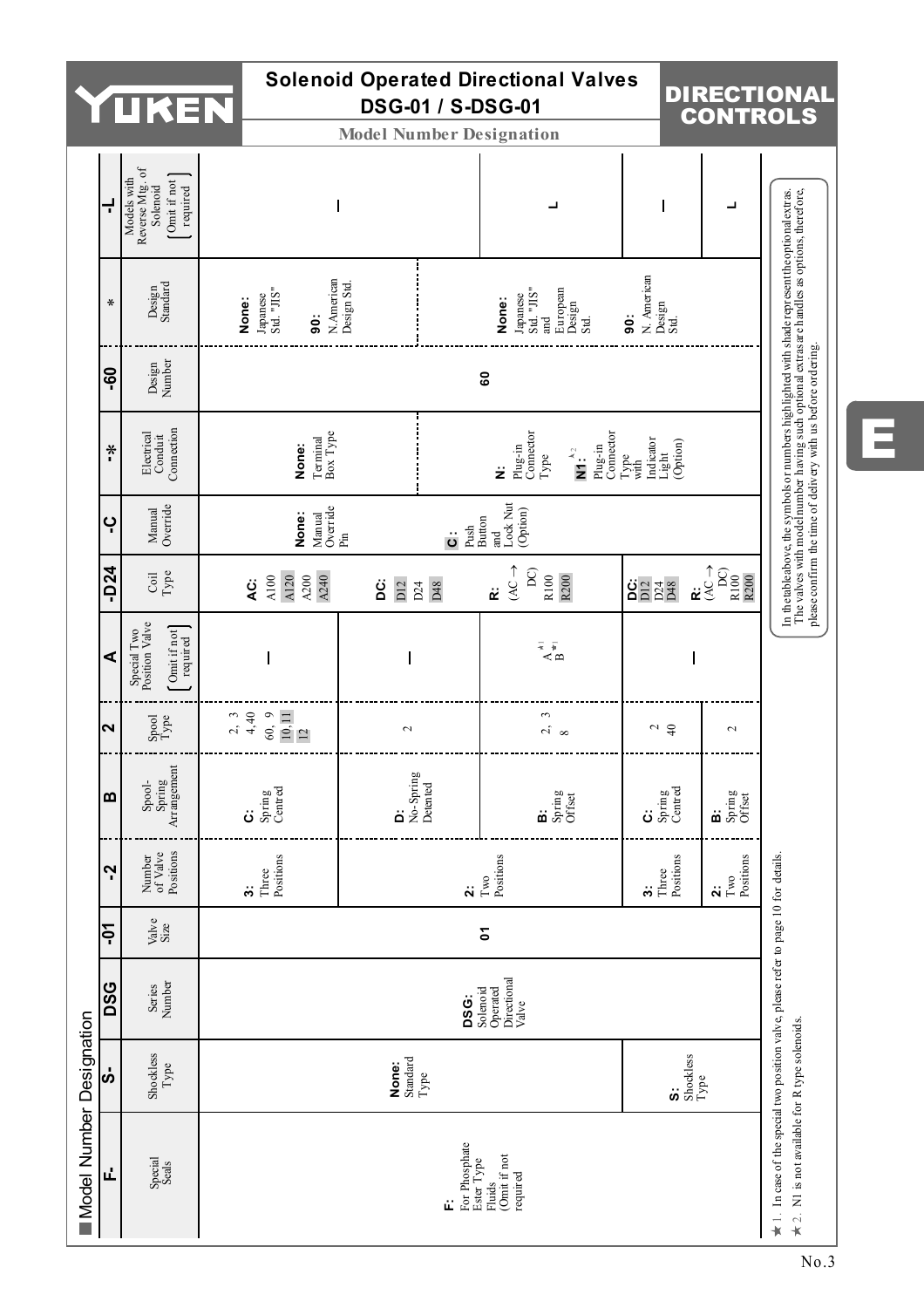

**Options / Hydraulic Fluids / Instructions**

# DIRECTION CONTROLS

### **Options**

### **Push Button with Lock Nut**

incorporated indicator light.

Can be used for manual changeover of spool. The push button can be locked in the pressed condition.

**Plug-in Connector with Solenoid Indicator Light** These are the indicator light incorporated plug-in connector type solenoids. Energisation or de-energisation

of the solenoid can be easily identified with the





### **Hydraulic Fluids**

#### **Fluid Types**

Any type of hydraulic fluid, listed in the table below can be used.

| Petroleum base oil      | Use fluids equivalent to ISO VG32 or VG46.                                                                                                                                           |
|-------------------------|--------------------------------------------------------------------------------------------------------------------------------------------------------------------------------------|
| Synthetic fluids        | Use phosphate ester or poly of ester fluid. When phosphate ester fluid is used, prefix "F-" to the model number<br>because the special seals (fluororubber) are required to be used. |
| Water containing fluids | Use water-gly col fluids or W/O emulsion fluids.                                                                                                                                     |

Note:For use with hy draulic fluids other than those listed above, please consult y our Yuken representatives in advance.

### **Recommended Viscosity and Oil Temperatures**

Always be sure to use hydraulic fluids within the stipulated conditions shown below: Viscosity: 15 to 400 mm<sup>2</sup>/s (77 to 1800 SSU), Temperature: -15 to +70°C (5 to 160°F)

### **Control of Contamination**

Due caution must be paid to maintaining control over contamination of the hydraulic fluids which may otherwise lead to breakdowns and shorten the life of the valve. Please maintain the degree of contamination within NAS 1638-Grade 12. Use 25  $\mu$ m or finer line filter.

### **Instructions**

### **Mounting Posture**

In case No-spring detented type valves are used in the solenoid de-energised state, install the valve in such a way that the axis L-L' becomes horizontal to get the detent effect firmly. For the valve types other than the above, there are no restrictions on the mounting posture.



### **Solenoid Energisation**

For double solenoid valves do not energise both at the same time as it will result in coils burning out.

### **Valve Tank Port**

Avoid connecting the valve tank port to a line with possible surge pressure.

Piping end of tank line should be submerged in oil.

### **Shockless Type**

In order to benefit from a shockless operation, it is necessary to fill the tank line with operating oil. Only after the tank line has been filled with operating oil, start the operation of the valve on a regular basis.

### **Operating Force for Manual Override Push Pin**

Please note that as the back pressure of the tank line rises, the manual override push pin turns hard to operate (see the graph below).

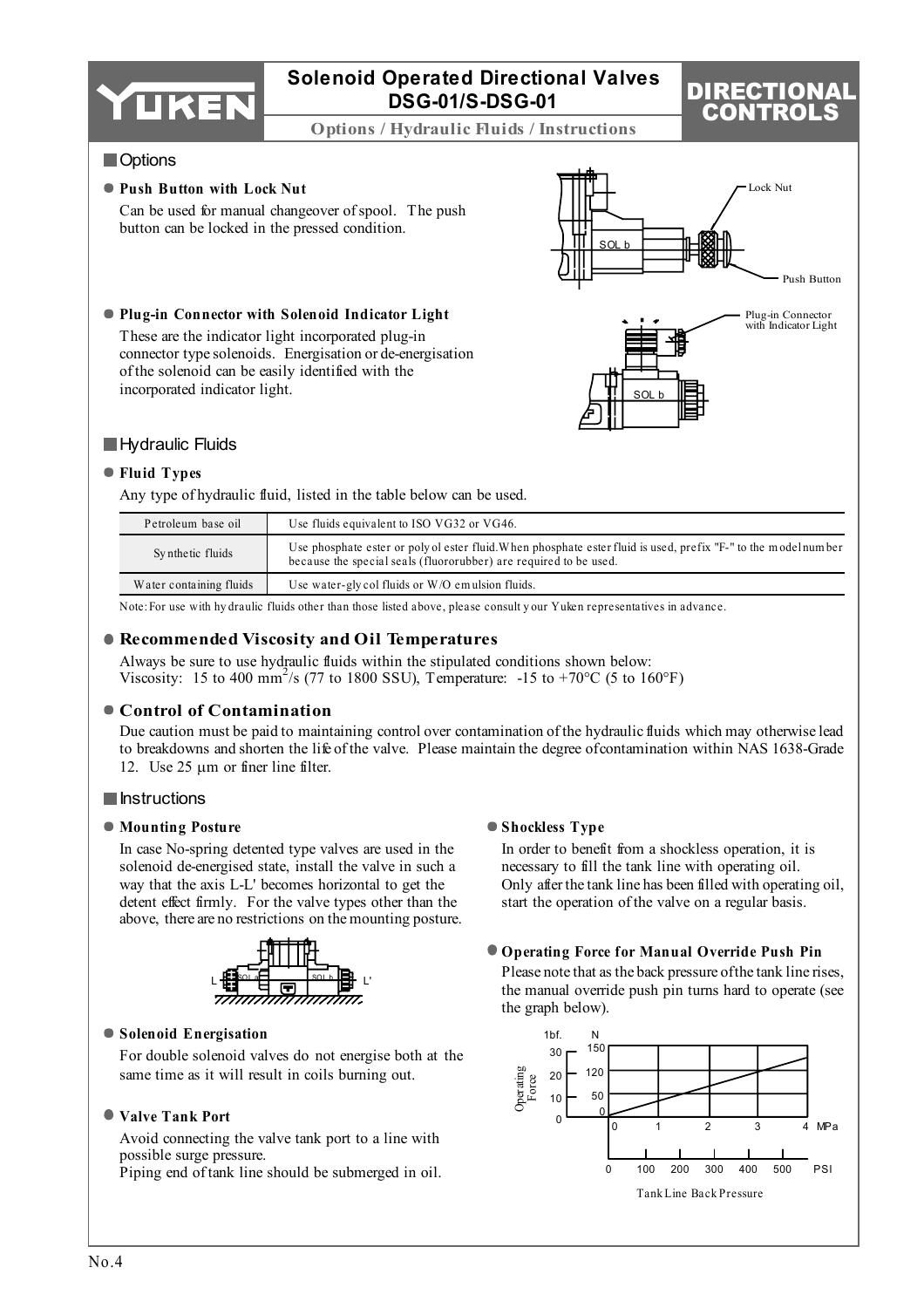

# **Solenoid Operated Directional Valves DSG-01-**∗∗∗**-A**∗

# DIRECTIONAL CONTROLS

**List of Standard Models**

# **List of Standard Models and The Maximum Flow**

### **Models with AC Solenoids: DSG-01-**∗∗∗**-A**∗

|                        |                          |                                                                                                                                                  |                      |          | Max. Flow $L/m$ in                |           |           |             |                  |                                                                                                                   |                                             |                   |                                                                           |          |                                                                                  |                                             |           |              |
|------------------------|--------------------------|--------------------------------------------------------------------------------------------------------------------------------------------------|----------------------|----------|-----------------------------------|-----------|-----------|-------------|------------------|-------------------------------------------------------------------------------------------------------------------|---------------------------------------------|-------------------|---------------------------------------------------------------------------|----------|----------------------------------------------------------------------------------|---------------------------------------------|-----------|--------------|
|                        |                          |                                                                                                                                                  |                      |          | $P \leq A \leq B$                 |           |           |             |                  |                                                                                                                   | $P \longrightarrow A$<br>[Port "B" Blocked] |                   |                                                                           |          |                                                                                  | $P \longrightarrow B$<br>[Port "A" Blocked] |           |              |
| No. of Valve Positions | Spool-Spring Arrangement | Model<br>Numbers                                                                                                                                 | Graphic<br>Symbols   |          |                                   |           |           |             |                  |                                                                                                                   |                                             |                   |                                                                           |          |                                                                                  |                                             |           |              |
|                        |                          |                                                                                                                                                  |                      | 5<br>MPa | 10<br>MPa                         | 16<br>MPa | 25<br>MPa | 31.5<br>MPa | 5<br>MPa         | 10<br>MPa                                                                                                         | 16<br>MPa MPa                               | 25                | 31.5<br>MPa                                                               | 5<br>MPa | 10<br>MPa                                                                        | 16<br>MPa                                   | 25<br>MPa | 31.5<br>MPa  |
|                        |                          | DSG-01-3C2                                                                                                                                       | 法此故意                 | 63       | 63                                | 63        | 63        | 63          | 63(30)           | 63(23)63(15)50(10)40(10)63(30)63(23)<br>$45(25)$ $3(18)$ $20(10)$ $13(5)$                                         |                                             |                   | $13(5)$ $45(25)$ $33(18)$ $20(10)$ $13(5)$ $13(5)$                        |          |                                                                                  | 63(15)50(10)40(10)                          |           |              |
|                        |                          | DSG-01-3C3                                                                                                                                       | <del>ι⊿</del> Π      | 63       | 63                                | 63        | 63        | 63          | 63               | 63                                                                                                                | 63                                          | 63                | 63                                                                        | 63       | 63                                                                               | 63                                          | 63        | 63           |
|                        |                          | DSG-01-3C4                                                                                                                                       |                      | 63       | 63                                | 63        | 63        |             |                  | 63(48)63(25)63(23)63(20)63(13)55(10)63(25)63(23)63(20)63(13)55(10)<br>$63(43)$ $58(20)$ $48(18)$ $55(15)$ $20(8)$ |                                             |                   | $13(5)$ $58(20)$ $48(18)$ $55(15)$ $20(8)$ $13(5)$                        |          |                                                                                  |                                             |           |              |
|                        |                          | DSG-01-3C40 710 X                                                                                                                                |                      | 63       | 63                                | 63        | 63        | 63          |                  | 63(30)63(23)63(15)60(10)40(10)63(30)63(23)63(15)60(10)40(10)                                                      |                                             |                   |                                                                           |          |                                                                                  |                                             |           |              |
|                        |                          |                                                                                                                                                  |                      |          |                                   |           |           |             |                  | $45(25)33(18)20(10)13(5)13(5)45(25)3(18)20(10)13(5)13(5)$                                                         |                                             |                   |                                                                           |          |                                                                                  |                                             |           |              |
| Three Positions        | Spring Centred           | DSG-01-3C60 2XHIR                                                                                                                                |                      | 45       | 43                                | 40        | 40        |             | 45               | 43                                                                                                                | 40                                          | 40                |                                                                           | 45       | 43                                                                               | 40                                          | 40        |              |
|                        |                          | DSG-01-3C9                                                                                                                                       | $\cdot^{\mathbf{B}}$ | 63       | 63                                | 63        | 63        | 63          | 28               | 20                                                                                                                | 15                                          | 10                | 10                                                                        | 28       | 20                                                                               | 15                                          | 10        | 10           |
|                        |                          | DSG-01-3C10 211 KR                                                                                                                               |                      | 63       | 63                                | 63        | 63        | 63          |                  | 63(38) 63(30) 63(25) 63(15) 63(13) 63(38) 63(30) 63(25) 63(15) 63(13)                                             |                                             |                   |                                                                           |          |                                                                                  |                                             |           |              |
|                        |                          |                                                                                                                                                  |                      |          |                                   |           |           |             |                  | 63(33)45(25)80(20)20(10)15(8)                                                                                     |                                             |                   |                                                                           |          | 63(33)45(25)30(20)20(10)15(8)                                                    |                                             |           |              |
|                        |                          | DSG-01-3C11 2111 XX                                                                                                                              |                      | 63       | 63                                | 63        | 63        | 63          | 30               | 23                                                                                                                | 20                                          | 13                | 10                                                                        | 63       | 63(50)63(50)63(50)63(50)<br>63(58) 63(45) 63(45) 63(45) 63(45)                   |                                             |           |              |
|                        |                          |                                                                                                                                                  |                      |          |                                   |           |           |             |                  | 63(30) 63(28) 63(23) 63(18) 63(15) 63(30) 63(28) 63(23) 63(18) 63(15)                                             |                                             |                   |                                                                           |          |                                                                                  |                                             |           |              |
|                        |                          | DSG-01-3C12 HINXX                                                                                                                                |                      | 63       | 63                                | 63        | 63        | 63          |                  | $63(25)$ $85(23)$ $25(18)$ $18(13)$ $15(10)$ $63(25)$ $85(23)$ $25(18)$ $18(13)$ $15(10)$                         |                                             |                   |                                                                           |          |                                                                                  |                                             |           |              |
|                        | No-Spring<br>Detented    | DSG-01-2D2                                                                                                                                       | 日雌双甲                 |          |                                   |           |           |             |                  |                                                                                                                   |                                             | 45(35) 45(25)     |                                                                           |          |                                                                                  | 45                                          |           | 45(35)45(25) |
| Two Positions          |                          |                                                                                                                                                  |                      | 63       | 63                                | 63        | 63        | 63          | 45               | 45                                                                                                                | 45                                          | $40(30)$ $80(20)$ |                                                                           | 45       | 45                                                                               |                                             |           | 40(30)30(20) |
|                        |                          | DSG-01-2B2                                                                                                                                       | $\frac{1}{2}$        | 63       | 63                                | 63        | 63        | 63          | 20               | 20                                                                                                                | 20                                          | 20                | 20                                                                        | 63       | 63(55) 63(50) 63(50) 63(45)                                                      | 63(50) 63(45) 63(45) 63(40)                 |           |              |
|                        | Spring Offset            | DSG-01-2B3                                                                                                                                       | 机电压                  | 63       | 63                                | 63        | 63        | 63          | 50               | 50                                                                                                                | 50                                          | 50                | 50                                                                        | 63       | 63                                                                               | 63                                          | 63        | 63           |
|                        |                          |                                                                                                                                                  |                      |          | 63(60) 63(60) 63(60) 63(60)       |           |           |             |                  |                                                                                                                   |                                             |                   |                                                                           |          | 63(55)63(55)63(55)63(55)63(55)                                                   |                                             |           |              |
|                        |                          | DSG-01-2B8                                                                                                                                       | 位四                   |          |                                   |           |           |             | 25               | 13                                                                                                                | 10                                          | 10                | 10                                                                        |          | 63(28) 63(25) 63(20) 63(13) 50(10)<br>$63(23)$ $85(20)$ $23(15)$ $15(8)$ $10(5)$ |                                             |           |              |
|                        |                          | Notes: 1. The relation between the maximum flow in the table above and the frequency/voltage (within the serviceable voltage) is as shown below. |                      |          |                                   |           |           |             |                  |                                                                                                                   |                                             |                   |                                                                           |          |                                                                                  |                                             |           |              |
|                        |                          |                                                                                                                                                  |                      |          |                                   |           |           |             |                  |                                                                                                                   |                                             |                   |                                                                           |          |                                                                                  |                                             |           |              |
|                        | (Example)                |                                                                                                                                                  |                      |          | 50Hz, At rated voltage .          |           |           |             |                  |                                                                                                                   |                                             |                   | 50Hz, At minimum serviceable voltage<br>$(80\% \text{ of rated voltage})$ |          |                                                                                  |                                             |           |              |
|                        | variants                 | The maximum flow rate is<br>constant regardless of 50 Hz<br>or 60 Hz and of any voltage<br>within<br>serviceable voltage                         | the                  |          | $60Hz$ , At rated voltage $\cdot$ |           |           | 63          | 63(48)<br>63(43) |                                                                                                                   |                                             |                   | 60Hz, At minimum serviceable voltage<br>(90% of rated voltage)            |          |                                                                                  |                                             |           |              |

2. For the maximum flow rate in  $P \rightarrow T$  of the valves with  $\alpha$  mark, please see page 9.

The valve models with  $\hat{a}$  mark are handled as Options. If you choose such valves, check the time of delivery beforehand.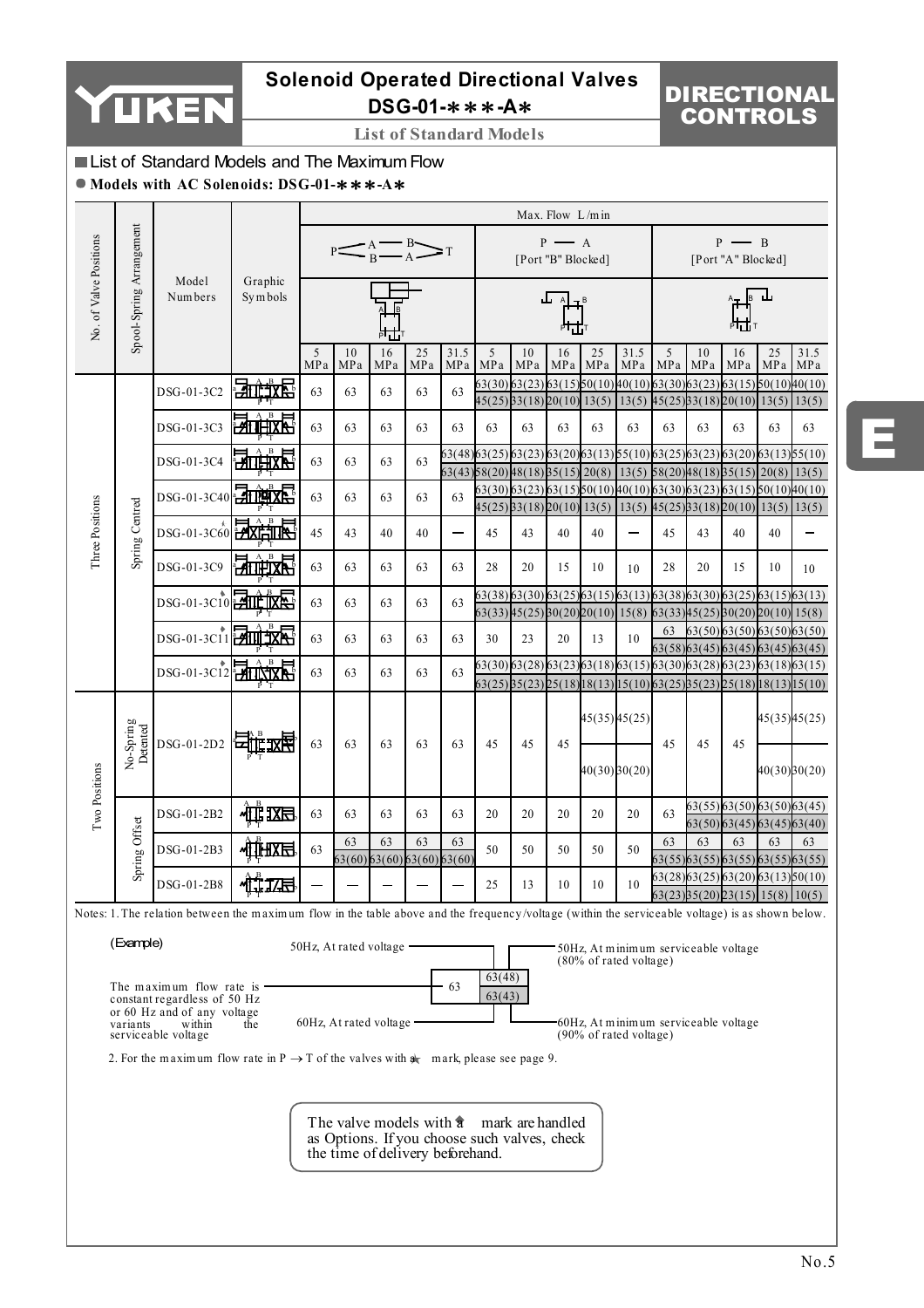

# **Solenoid Operated Directional Valves DSG-01-**∗∗∗**-A**∗

# DIRECTIONAL CONTROLS

**List of Standard Models**

## List of Standard Models and The Maximum Flow

### **Models with AC Solenoids: DSG-01-**∗∗∗**-A**∗

|                        |                          |                                                                                                                                                  |                               |                   |                    |                                                             |                    |                    |                                               | Max. Flow U.S.GPM                                                |                                             |                        |                                                                                           |                        |                                   |                                             |                                                      |                                    |
|------------------------|--------------------------|--------------------------------------------------------------------------------------------------------------------------------------------------|-------------------------------|-------------------|--------------------|-------------------------------------------------------------|--------------------|--------------------|-----------------------------------------------|------------------------------------------------------------------|---------------------------------------------|------------------------|-------------------------------------------------------------------------------------------|------------------------|-----------------------------------|---------------------------------------------|------------------------------------------------------|------------------------------------|
|                        |                          |                                                                                                                                                  |                               |                   |                    | $P \leq$ $\frac{A}{B} \leq$ $\frac{B}{A}$                   |                    |                    |                                               |                                                                  | $P \longrightarrow A$<br>[Port "B" Blocked] |                        |                                                                                           |                        |                                   | $P \longrightarrow B$<br>[Port "A" Blocked] |                                                      |                                    |
| No. of Valve Positions | Spool-Spring Arrangement | Model<br>Numbers                                                                                                                                 | Graphic<br>Symbols            |                   |                    |                                                             |                    |                    |                                               |                                                                  | ᅟᅟᅟ                                         |                        |                                                                                           |                        |                                   |                                             |                                                      |                                    |
|                        |                          |                                                                                                                                                  |                               | 730<br><b>PSI</b> | 1450<br><b>PSI</b> | 2320<br>PSI                                                 | 3630<br><b>PSI</b> | 4570<br><b>PSI</b> | 730<br><b>PSI</b>                             | 1450<br><b>PSI</b>                                               | 2320<br><b>PSI</b>                          | 3630<br><b>PSI</b>     | 4570<br><b>PSI</b>                                                                        | 730<br>PSI             | 1450<br><b>PSI</b>                | 2320<br><b>PSI</b>                          | 3630<br><b>PSI</b>                                   | 4570<br><b>PSI</b>                 |
|                        |                          | DSG-01-3C2                                                                                                                                       | 动雌粒菌                          | 16.6              | 16.6               | 16.6                                                        | 16.6               | 16.6               | 6.6(7.9)<br>1.9(6.6)                          | 16.6(6.1)<br>8.7(4.8)                                            | 16.6(4.0)<br>5.3(2.6)                       | 13.2 (2.6)<br>3.4(1.3) | 10.6(2.6)<br>3.4(1.3)                                                                     | 6.6 (7.9<br>1.9(6.6)   | 16.6(6.1)<br>8.7(4.8)             | 16.6(4.0)<br>5.3(2.6)                       | 3.2(2.6)                                             | 10.6(2.6)<br>$3.4(1.3)$ $3.4(1.3)$ |
|                        |                          | DSG-01-3C3                                                                                                                                       | B<br><b>EXTITUES A</b>        | 16.6              | 16.6               | 16.6                                                        | 16.6               | 16.6               | 16.6                                          | 16.6                                                             | 16.6                                        | 16.6                   | 16.6                                                                                      | 16.6                   | 16.6                              | 16.6                                        | 16.6                                                 | 16.6                               |
|                        |                          | DSG-01-3C4                                                                                                                                       | .в<br><b>PITTHEAN</b>         | 16.6              | 16.6               | 16.6                                                        | 16.6               | 16.6 (12<br>7)     | 16.6(6.6)16.6(6.1)<br>$15.3(5.3)$ $12.7(4.8)$ |                                                                  | 16.6(5.3)16.6(3.4)<br>9.2(4.0)              | 5.3(2.1)               | 14.5 (2.6) 16.6 (6.6) 16.6 (6.1) 16.6 (5.3) 16.6 (3.4<br>$3.4(1.3)$ 15.3 (5.3) 12.7 (4.8) |                        |                                   | 9.2(4.0)                                    | 5.3(2.1)                                             | 14.5(2.6)                          |
|                        |                          | DSG-01-3C40 200                                                                                                                                  |                               | 16.6              | 16.6               | 16.6                                                        | 16.6               | 16.6               | 6.6(7.9)                                      | 16.6(6.1)                                                        | 16.6(4.0)                                   | 13.2(2.6)              | 10.6 (2.6) 16.6 (7.9)                                                                     |                        | 16.6(6.1)16.6(4.0)                |                                             | 13.2 (2.6)                                           | 3.4(1.3)<br>0.6(2.6)               |
|                        | Spring Centred           | DSG-01-3C60 2XETING                                                                                                                              | $A$ $B$                       | 11.9              | 11.4               | 10.6                                                        | 10.6               | —                  | 1.9(6.6)<br>11.9                              | 8.7(4.8)<br>11.4                                                 | 5.3(2.6)<br>10.6                            | 3.4(1.3)<br>10.6       | 3.4(1.3)                                                                                  | 1.9(6.6)<br>11.9       | 8.7(4.8)<br>11.4                  | 5.3(2.6)<br>10.6                            | 10.6                                                 | $3.4(1.3)$ $3.4(1.3)$              |
| Three Positions        |                          | DSG-01-3C9                                                                                                                                       | $\mathbf{B}$<br><b>Změrke</b> | 16.6              | 16.6               | 16.6                                                        | 16.6               | 16.6               | 7.4                                           | 5.3                                                              | 4.0                                         | 2.6                    | 2.6                                                                                       | 7.4                    | 5.3                               | 4.0                                         | 2.6                                                  | 2.6                                |
|                        |                          | DSG-01-3C10 211E IXE                                                                                                                             |                               |                   |                    |                                                             |                    |                    | 16.6(10)                                      | 16.6 (7.9)                                                       | 16.6(6.6)                                   | 16.6(4.0)              | 16.6(3.4)                                                                                 |                        | 16.6(10)16.6(7.9)16.6(6.6)        |                                             | 16.6 (4.0                                            | 6.6(3.4)                           |
|                        |                          |                                                                                                                                                  |                               | 16.6              | 16.6               | 16.6                                                        | 16.6               | 16.6               | $16.6(8.7)$ 11.9 (6.6)                        |                                                                  | 7.9(5.3)                                    | 5.3(2.6)               | 4.0(2.1)                                                                                  | 16.6 (8.7<br>16.6      | $11.9(6.6)$ 7.9 (5.3)<br>16.6(13) | 16.6 (13                                    | 5.3(2.6)<br>16.6(13)                                 | 4.0(2.1)<br>16.6(13.               |
|                        |                          | DSG-01-3C11 2011 1X                                                                                                                              |                               | 16.6              | 16.6               | 16.6                                                        | 16.6               | 16.6               | 7.9                                           | 6.1                                                              | 5.3                                         | 3.4                    | 2.6                                                                                       | 16.6(15)               | 2)                                | 2)                                          | 2)                                                   | 2)                                 |
|                        |                          | DSG-01-3C12 HILLYX                                                                                                                               |                               | 16.6              | 16.6               | 16.6                                                        | 16.6               | 16.6               | 6.6(7.9)<br>6.6(6.6)                          | 16.6(7.4)<br>9.2(6.1)                                            | 16.6(6.1)<br>6.6(4.8)                       | 6.6(4.8)<br>4.8(3.4)   | 16.6(4.0)<br>4.0(2.6)                                                                     | 6.6 (7.9)<br>16.6(6.6) | 16.6(7.4)<br>9.2(6.1)             | 16.6(6.1)<br>6.6(4.8)                       | 16.6(4.8)<br>4.8(3.4)                                | 6.6(4.0)<br>4.0(2.6)               |
|                        | No-Spring<br>Detented    | DSG-01-2D2                                                                                                                                       | 可雌双角                          | 16.6              | 16.6               | 16.6                                                        | 16.6               | 16.6               | 11.9                                          | 11.9                                                             | 11.9                                        | $10.6(7.9)$ 7.9 (5.3)  | 11.9 (9.2) 11.9 (6.6)                                                                     | 11.9                   | 11.9                              | 11.9                                        | 10.6(7.9)7.9(5.3)                                    | 1.9(9.2)11.9(6.6)                  |
| Two Positions          |                          | DSG-01-2B2                                                                                                                                       | 仙期                            | 16.6              | 16.6               | 16.6                                                        | 16.6               | 16.6               | 5.3                                           | 5.3                                                              | 5.3                                         | 5.3                    | 5.3                                                                                       | 16.6                   | 16.6(14.<br>5)                    | 16.6(13)<br>2)                              | 16.6 (13. 16.6 (11<br>2)                             | 9)                                 |
|                        | Spring Offset            | DSG-01-2B3                                                                                                                                       | 心理地                           | 16.6              | 16.6               | 16.6                                                        | 16.6               | 16.6               | 13.2                                          | 13.2                                                             | 13.2                                        | 13.2                   | 13.2                                                                                      | 16.6                   | 16.6                              | 16.6                                        | 16.6                                                 | 16.6                               |
|                        |                          | DSG-01-2B8                                                                                                                                       | <b>√LİZE</b>                  |                   | 16.6(15.           | 16.6 (15                                                    | 16.6 (15           | 16.6(15)           | 6.6                                           | 3.4                                                              | 2.6                                         | 2.6                    | 2.6                                                                                       | 16.6 (14<br>5)         | 16.6(14)<br>5)                    | 16.6(14)<br>5)                              | 16.6(14)<br>5)                                       | 16.6 (14.<br>5)                    |
|                        |                          | Notes: 1. The relation between the maximum flow in the table above and the frequency/voltage (within the serviceable voltage) is as shown below. |                               |                   |                    |                                                             |                    |                    |                                               |                                                                  |                                             |                        |                                                                                           |                        |                                   |                                             | $6.6(7.4)[16.6(6.6)[16.6(5.3)][16.6(3.4)[13.2(2.6)]$ |                                    |
|                        | (Example)                | The maximum flow rate is                                                                                                                         |                               |                   |                    | 50Hz, At rated voltage                                      |                    | -11.9              | 11.9(9.2)                                     |                                                                  |                                             |                        | 50Hz, At minimum serviceable voltage<br>$(80\% \text{ of rated voltage})$                 |                        |                                   |                                             |                                                      |                                    |
|                        | variants                 | constant regardless of 50 Hz<br>or 60 Hz and of any voltage<br>within<br>serviceable voltage                                                     | the                           |                   |                    | 60Hz, At rated voltage -                                    |                    |                    | 10.6(7.9)                                     |                                                                  |                                             |                        | 60Hz, At minimum serviceable voltage<br>$(90\% \text{ of rated voltage})$                 |                        |                                   |                                             |                                                      |                                    |
|                        |                          | 2. For the maximum flow rate in $P \rightarrow T$ of the valves with $\mathbf{a}$ mark, please see page 9.                                       |                               |                   |                    |                                                             |                    |                    |                                               |                                                                  |                                             |                        |                                                                                           |                        |                                   |                                             |                                                      |                                    |
|                        |                          |                                                                                                                                                  |                               |                   |                    | The valve models with a<br>the time of delivery beforehand. |                    |                    |                                               | mark are handled<br>as Options. If you choose such valves, check |                                             |                        |                                                                                           |                        |                                   |                                             |                                                      |                                    |
|                        |                          |                                                                                                                                                  |                               |                   |                    |                                                             |                    |                    |                                               |                                                                  |                                             |                        |                                                                                           |                        |                                   |                                             |                                                      |                                    |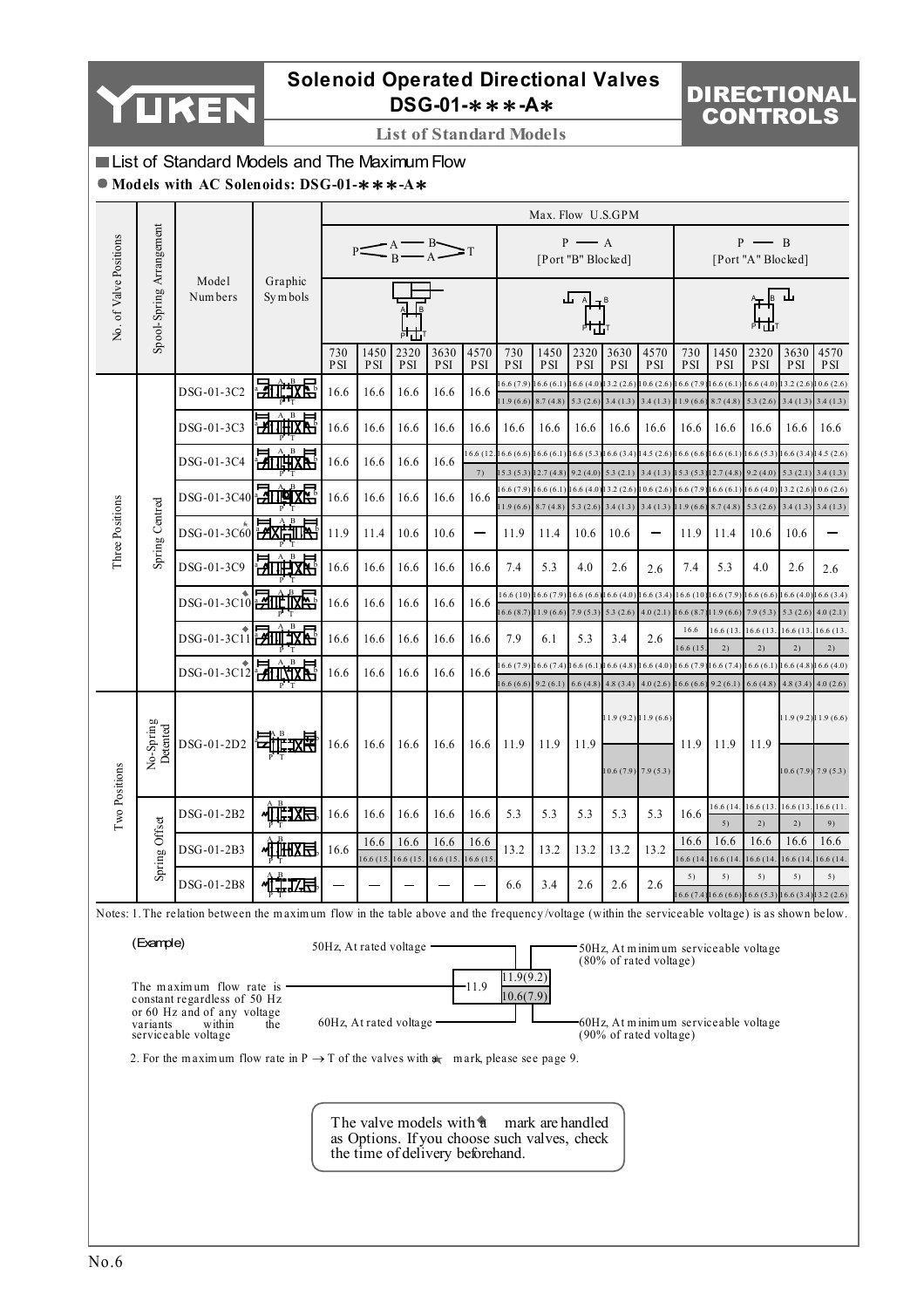

# **Solenoid Operated Directional Valves DSG-01-**∗∗∗**-D**∗**/R**∗

### **List of Standard Models**

# DIRECTIONAL CONTROLS

### List of Standard Models and The Maximum Flow

**Models with DC or R Type Solenoids: DSG-01-**∗∗∗**-D**∗**/R**∗

|                        |                          |                                                                                                                                        |                      |          |           |                          |           |                       |          |           | Max. Flow $L/m$ in                          |           |             |          |           |                                         |           |              |
|------------------------|--------------------------|----------------------------------------------------------------------------------------------------------------------------------------|----------------------|----------|-----------|--------------------------|-----------|-----------------------|----------|-----------|---------------------------------------------|-----------|-------------|----------|-----------|-----------------------------------------|-----------|--------------|
|                        |                          |                                                                                                                                        |                      |          |           | $P \leq A \leq B \leq T$ |           |                       |          |           | $P \longrightarrow A$<br>[Port "B" Blocked] |           |             |          |           | $P \rightarrow B$<br>[Port "A" Blocked] |           |              |
| No. of Valve Positions | Spool-Spring Arrangement | Model<br>Numbers                                                                                                                       | Graphic<br>Symbols   |          |           |                          |           |                       |          |           | ىل                                          |           |             |          |           |                                         |           |              |
|                        |                          |                                                                                                                                        |                      | 5<br>MPa | 10<br>MPa | 16<br>MPa                | 25<br>MPa | 31.5<br>MPa           | 5<br>MPa | 10<br>MPa | 16<br>MPa                                   | 25<br>MPa | 31.5<br>MPa | 5<br>MPa | 10<br>MPa | 16<br>MPa                               | 25<br>MPa | 31.5<br>MPa  |
|                        |                          | DSG-01-3C2                                                                                                                             | 动地球                  | 63       | 63        | 63                       | 63        | 63                    | 45<br>33 | 30<br>23  | 20<br>15                                    | 15<br>10  | 13<br>10    | 45<br>33 | 30<br>23  | 20<br>15                                | 15<br>10  | 13<br>10     |
|                        |                          | DSG-01-3C3                                                                                                                             | В<br>HП              | 63       | 63        | 63                       | 63        | 63                    | 63       | 63        | 63                                          | 63        | 63          | 63       | 63        | 63                                      | 63        | 63           |
|                        |                          |                                                                                                                                        |                      |          |           |                          | 63        | 35                    | 63       | 45        | 35                                          | 30        | 28          | 63       | 45        | 35                                      | 30        | 28           |
|                        |                          | DSG-01-3C4                                                                                                                             | ਮੰ∏                  | 63       | 63        | 63                       | 28        | 23                    | 50       | 30        | 23                                          | 15        | 13          | 50       | 30        | 23                                      | 15        | 13           |
|                        |                          | DSG-01-3C40 - TILITA                                                                                                                   |                      | 63       | 63        | 63                       | 63        | 63                    | 45       | 30        | 20                                          | 15        | 13          | 45       | $30\,$    | $20\,$                                  | 15        | 13           |
|                        |                          |                                                                                                                                        |                      |          |           |                          |           |                       | 33       | 23        | 15                                          | 10        | 10          | 33       | 23        | 15                                      | 10        | 10           |
| Three Positions        | Spring Centred           | DSG-01-3C60                                                                                                                            | <b>PAXIE TITLE</b>   | 45       | 43        | 40                       | 40        | —                     | 45       | 43        | 40                                          | 40        |             | 45       | 43        | 40                                      | 40        |              |
|                        |                          | DSG-01-3C9                                                                                                                             | $_{\rm B}$           | 63       | 63        | 63                       | 63        | 63                    | 25       | 20        | 15                                          | 10        | 10          | 25       | 20        | 15                                      | 10        | 10           |
|                        |                          | DSG-01-3C10 711 ME                                                                                                                     |                      | 63       | 63        | 63                       | 63<br>33  | 45<br>$\overline{23}$ | 63       | 55<br>40  | 40<br>28                                    | 28<br>18  | 20<br>13    | 63       | 55<br>40  | 40<br>28                                | 28<br>18  | $20\,$<br>13 |
|                        |                          | $DSG-01-3C11$                                                                                                                          | <b>MATTER STREET</b> | 63       | 63        | 63                       | 63        | 63                    | 30       | 23        | 20                                          | 13        | 10          | 63       | 58        | 55                                      | 55        | 55           |
|                        |                          |                                                                                                                                        |                      |          |           |                          |           |                       |          |           |                                             |           |             |          | 50        | 50                                      | 50<br>25  | 50           |
|                        |                          | DSG-01-3C12                                                                                                                            | <b>HEATTINIK H</b>   | 63       | 63        | 63                       | 63<br>30  | 38<br>23              | 63       | 60<br>38  | 40<br>28                                    | 25<br>20  | 20<br>15    | 63       | 60<br>38  | 40<br>28                                | 20        | 20<br>15     |
|                        | No-Spring<br>Detented    | DSG-01-2D2                                                                                                                             |                      | 63       | 63        | 63                       | 63        | 63                    | 45       | 45        | 45                                          | 40        | 30          | 45       | 45        | 45                                      | 40        | 30           |
| Two Positions          |                          |                                                                                                                                        |                      | 58       | 55        | 55                       | 55        | 55                    |          |           |                                             | 30        | 25          |          |           |                                         | 30        | 25           |
|                        |                          | DSG-01-2B2                                                                                                                             | 疝区目                  | 63       | 63        | 63                       | 63        | 63                    | 20       | 18        | 18                                          | 18        | 18          | 63       | 58        | 40                                      | 30        | 30           |
|                        | Spring Offset            |                                                                                                                                        |                      | 53       | 53        | 53                       | 53        | 53                    |          |           |                                             |           |             |          | 40        | 28                                      | 25        | 25           |
|                        |                          | DSG-01-2B3                                                                                                                             | ≁ШHXR                | 38       | 38        | 38                       | $3\,8$    | 38                    | 48       | 48        | 45                                          | 45        | 40          | 63       | 63        | 63                                      | 63        | 63           |
|                        |                          |                                                                                                                                        |                      | 28       | 28        | 28                       | 28        | 28                    | 45       | 45        | 40                                          | 40        | 38          |          | 60        | 60                                      | 60        | 60           |
|                        |                          | DSG-01-2B8                                                                                                                             | 灰                    |          |           |                          |           |                       | 25       | 13        | 10                                          | 8         | 8           | 63       | 48        | 28                                      | 15        | 15           |
|                        |                          |                                                                                                                                        |                      |          |           |                          |           |                       |          |           |                                             |           |             |          | 30        | 20                                      | 13        | $10\,$       |
|                        |                          | Notes: 1. The relation between the maximum flow in the table above and the voltage (within the serviceable voltage) is as shown below. |                      |          |           |                          |           |                       |          |           |                                             |           |             |          |           |                                         |           |              |

(Example)

 The m aximum flow rate is constant regardless of  $\frac{63}{30}$  any voltage variants within the serviceable voltage At rated voltage [after tem perature rise and saturated] At m inim um serviceable voltage (90% of rated voltage) [after tem perature rises and saturated]

2. For the maximum flow rate in  $P \rightarrow T$  of the valves with  $\phi$  mark, please see page 9.

The valve models with  $\hat{a}$  mark are handled as Options. If you choose such valves, check the time of delivery beforehand.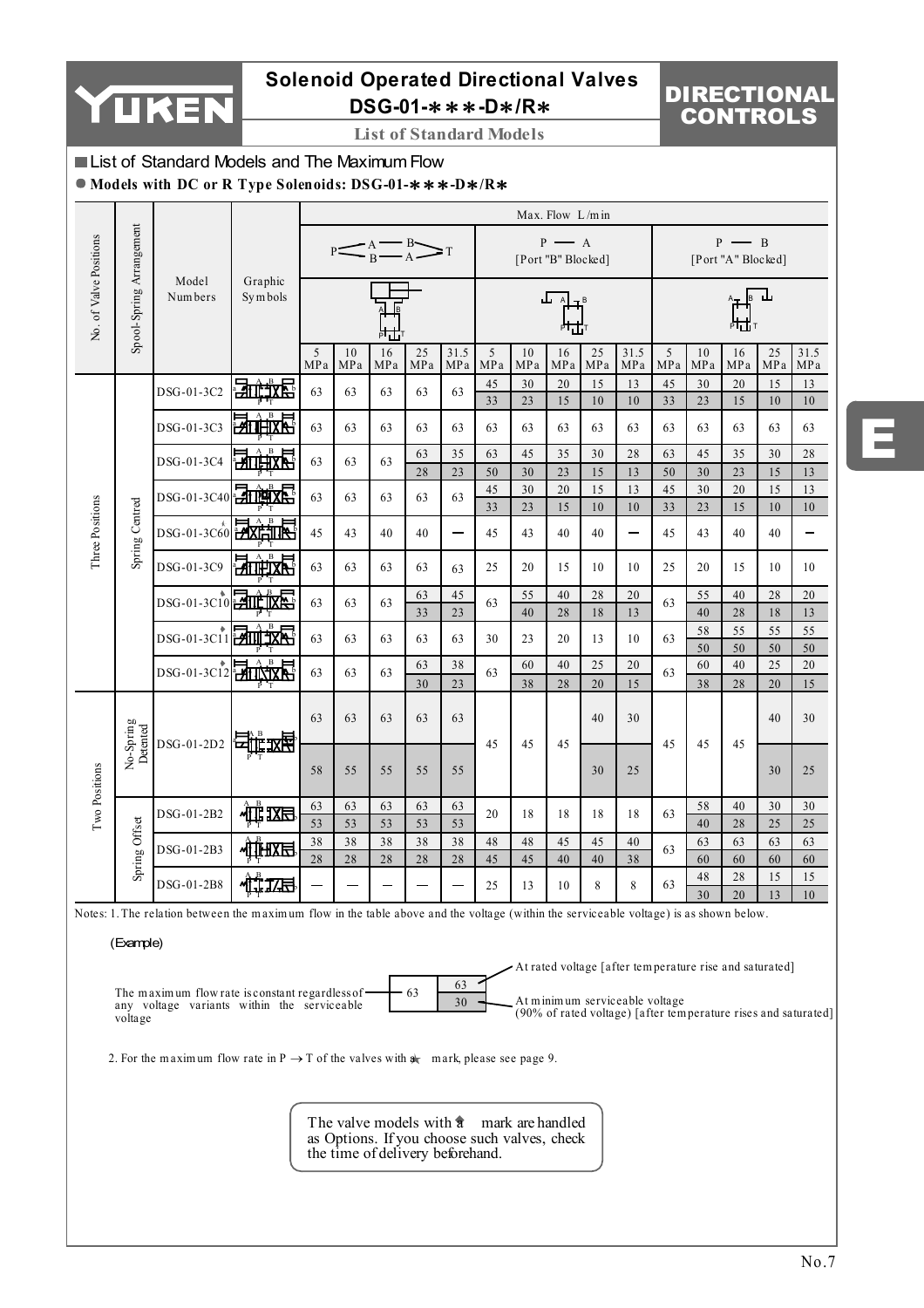

# **Solenoid Operated Directional Valves DSG-01-**∗∗∗**-D**∗**/R**∗

# DIRECTIONAL CONTROLS

**List of Standard Models**

### List of Standard Models and The Maximum Flow

**Models with DC or R Type Solenoids: DSG-01-**∗∗∗**-D**∗**/R**∗

|                        |                          |                                                                                                                                        |                           |                   |                    |                    |                                                                                                                     |                    |                   | Max. Flow U.S.GPM  |                                             |                                |                    |                   |                                                         |                                             |                    |                                                                |
|------------------------|--------------------------|----------------------------------------------------------------------------------------------------------------------------------------|---------------------------|-------------------|--------------------|--------------------|---------------------------------------------------------------------------------------------------------------------|--------------------|-------------------|--------------------|---------------------------------------------|--------------------------------|--------------------|-------------------|---------------------------------------------------------|---------------------------------------------|--------------------|----------------------------------------------------------------|
|                        |                          |                                                                                                                                        |                           |                   |                    |                    | $\mathbb{P}\left(\left.\begin{array}{c}\mathbf{A} & \mathbf{B} \\ \mathbf{B} & \mathbf{A}\end{array}\right \right)$ |                    |                   |                    | $P \longrightarrow A$<br>[Port "B" Blocked] |                                |                    |                   |                                                         | $P \longrightarrow B$<br>[Port "A" Blocked] |                    |                                                                |
| No. of Valve Positions | Spool-Spring Arrangement | Model<br>Num bers                                                                                                                      | Graphic<br>Symbols        |                   |                    |                    |                                                                                                                     |                    |                   |                    |                                             |                                |                    |                   |                                                         |                                             |                    |                                                                |
|                        |                          |                                                                                                                                        |                           | 730<br><b>PSI</b> | 1450<br><b>PSI</b> | 2320<br>$\rm{PSI}$ | 3630<br><b>PSI</b>                                                                                                  | 4570<br><b>PSI</b> | 730<br><b>PSI</b> | 1450<br><b>PSI</b> | 2320<br><b>PSI</b>                          | 3630<br><b>PSI</b>             | 4570<br><b>PSI</b> | 730<br><b>PSI</b> | 1450<br><b>PSI</b>                                      | 2320<br>PSI                                 | 3630<br><b>PSI</b> | 4570<br><b>PSI</b>                                             |
|                        |                          | DSG-01-3C2                                                                                                                             | 动产软骨                      | 16.6              | 16.6               | 16.6               | 16.6                                                                                                                | 16.6               | 11.9<br>8.7       | 7.9<br>6.1         | 5.3<br>4.0                                  | 4.0<br>2.6                     | 3.4<br>2.6         | 11.9<br>8.7       | 7.9<br>6.1                                              | 5.3<br>4.0                                  | 4.0<br>2.6         | 3.4<br>2.6                                                     |
|                        |                          | DSG-01-3C3                                                                                                                             | <u> Hiihixri</u>          | 16.6              | 16.6               | 16.6               | 16.6                                                                                                                | 16.6               | 16.6              | 16.6               | 16.6                                        | 16.6                           | 16.6               | 16.6              | 16.6                                                    | 16.6                                        | 16.6               | 16.6                                                           |
|                        |                          | DSG-01-3C4                                                                                                                             | $\mathbf{B}$<br>2000年5月   | 16.6              | 16.6               | 16.6               | 16.6                                                                                                                | 9.2                | 16.6              | 11.9               | 9.2                                         | 7.9                            | 7.4                | 16.6              | 11.9                                                    | 9.2                                         | 7.9                | 7.4                                                            |
|                        |                          | DSG-01-3C40                                                                                                                            | 动画戏                       | 16.6              | 16.6               | 16.6               | 7.4<br>16.6                                                                                                         | 6.1<br>16.6        | 13.2<br>11.9      | 7.9<br>7.9         | 6.1<br>5.3                                  | 4.0<br>4.0                     | 3.4<br>3.4         | 13.2<br>11.9      | 7.9<br>7.9                                              | 6.1<br>5.3                                  | 4.0<br>4.0         | 3.4<br>3.4                                                     |
| Three Positions        | Spring Centred           |                                                                                                                                        |                           |                   |                    |                    |                                                                                                                     |                    | 8.7               | 6.1                | 4.0                                         | 2.6                            | 2.6                | 8.7               | 6.1                                                     | 4.0                                         | 2.6                | 2.6                                                            |
|                        |                          | DSG-01-3C60                                                                                                                            | <b>HAXIMIN</b>            | 11.9              | 11.4               | 10.6               | 10.6                                                                                                                |                    | 11.9              | 11.4               | 10.6                                        | 10.6                           |                    | 11.9              | 11.4                                                    | 10.6                                        | 10.6               |                                                                |
|                        |                          | DSG-01-3C9                                                                                                                             | <b>HITHEXK</b>            | 16.6              | 16.6               | 16.6               | 16.6                                                                                                                | 16.6               | 6.6               | 5.3                | 4.0                                         | 2.6                            | 2.6                | 6.6               | 5.3                                                     | 4.0                                         | 2.6                | 2.6                                                            |
|                        |                          | DSG-01-3C10 2111 1XE                                                                                                                   |                           | 16.6              | 16.6               | 16.6               | 16.6<br>8.7                                                                                                         | 11.9<br>6.1        | 16.6              | 14.5<br>10.6       | 10.6<br>7.4                                 | 7.4<br>4.8                     | 5.3<br>3.4         | 16.6              | 14.5<br>10.6                                            | 10.6<br>7.4                                 | 7.4<br>4.8         | 5.3<br>3.4                                                     |
|                        |                          | DSG-01-3C11 211 1X                                                                                                                     |                           | 16.6              | 16.6               | 16.6               | 16.6                                                                                                                | 16.6               | 7.9               | 6.1                | 5.3                                         | 3.4                            | 2.6                | 16.6              | 15.3                                                    | 14.5                                        | 14.5               | 14.5                                                           |
|                        |                          |                                                                                                                                        | 动选点                       |                   |                    |                    | 16.6                                                                                                                | 10                 | 16.6              | 15.9               | 10.6                                        | 6.6                            | 5.3                | 16.6              | 13.2<br>15.9                                            | 13.2<br>10.6                                | 13.2<br>6.6        | 13.2<br>5.3                                                    |
|                        |                          | DSG-01-3C12                                                                                                                            |                           | 16.6              | 16.6               | 16.6               | 7.9                                                                                                                 | 6.1                |                   | 10                 | 7.4                                         | 5.3                            | 4.0                |                   | 10                                                      | 7.4                                         | 5.3                | 4.0                                                            |
|                        |                          |                                                                                                                                        | <b>ET 11: 11: 12: 13:</b> | 16.6              | 16.6               | 16.6               | 16.6                                                                                                                | 16.6               |                   |                    |                                             | 10.6                           | 7.9                |                   |                                                         |                                             | 10.6               | 7.9                                                            |
|                        | No-Spring<br>Detented    | DSG-01-2D2                                                                                                                             |                           | 15.3              | 14.5               | 14.5               | 14.5                                                                                                                | 14.5               | 11.9              | 11.9               | 11.9                                        | 7.9                            | 6.6                | 11.9              | 11.9                                                    | 11.9                                        | 7.9                | 6.6                                                            |
| Two Positions          |                          | DSG-01-2B2                                                                                                                             | 心理工作                      | 16.6              | 16.6               | 16.6               | 16.6                                                                                                                | 16.6               | 5.3               | 4.8                | 4.8                                         | 4.8                            | 4.8                | 16.6              | 15.3                                                    | 10.6                                        | 7.9                | 7.9                                                            |
|                        | Spring Offset            |                                                                                                                                        |                           | 14<br>10          | 14<br>10           | 14<br>10           | 14<br>10                                                                                                            | 14<br>10           | 12.7              | 12.7               | 11.9                                        | 11.9                           | 10.6               |                   | 10.6<br>16.6                                            | 7.4<br>16.6                                 | 6.6<br>16.6        | 6.6<br>16.6                                                    |
|                        |                          | DSG-01-2B3                                                                                                                             | 心理医                       | 7.4               | 7.4                | 7.4                | 7.4                                                                                                                 | 7.4                | 11.9              | 11.9               | 10.6                                        | 10.6                           | 10                 | 16.6              | 15.9                                                    | 15.9                                        | 15.9               | 15.9                                                           |
|                        |                          | DSG-01-2B8                                                                                                                             | 惟如<br>PΤ                  |                   |                    |                    |                                                                                                                     |                    | 6.6               | 3.4                | 2.6                                         | 2.1                            | 2.1                | 16.6              | 12.7<br>7.9                                             | 7.4<br>5.3                                  | 4.0<br>3.4         | 4.0<br>2.6                                                     |
|                        |                          | Notes: 1. The relation between the maximum flow in the table above and the voltage (within the serviceable voltage) is as shown below. |                           |                   |                    |                    |                                                                                                                     |                    |                   |                    |                                             |                                |                    |                   |                                                         |                                             |                    |                                                                |
|                        | (Example)                |                                                                                                                                        |                           |                   |                    |                    |                                                                                                                     |                    |                   |                    |                                             |                                |                    |                   |                                                         |                                             |                    |                                                                |
|                        |                          |                                                                                                                                        |                           |                   |                    |                    |                                                                                                                     |                    |                   |                    |                                             |                                |                    |                   | At rated voltage [after temperature rise and saturated] |                                             |                    |                                                                |
|                        | voltage                  | The maximum flow rate is constant regardless of<br>any voltage variants within the serviceable                                         |                           |                   |                    |                    | -16.6                                                                                                               | 14.5<br>10.6       |                   |                    |                                             | At minimum serviceable voltage |                    |                   |                                                         |                                             |                    | (90% of rated voltage) [after temperature rises and saturated] |
|                        |                          | 2. For the maximum flow rate in $P \rightarrow T$ of the valves with $a_k$ mark, please see page 9.                                    |                           |                   |                    |                    |                                                                                                                     |                    |                   |                    |                                             |                                |                    |                   |                                                         |                                             |                    |                                                                |
|                        |                          |                                                                                                                                        |                           |                   |                    |                    |                                                                                                                     |                    |                   |                    |                                             |                                |                    |                   |                                                         |                                             |                    |                                                                |
|                        |                          |                                                                                                                                        |                           |                   |                    |                    | The valve models with a mark are handled<br>as Options. If you choose such valves, check                            |                    |                   |                    |                                             |                                |                    |                   |                                                         |                                             |                    |                                                                |

the time of delivery beforehand.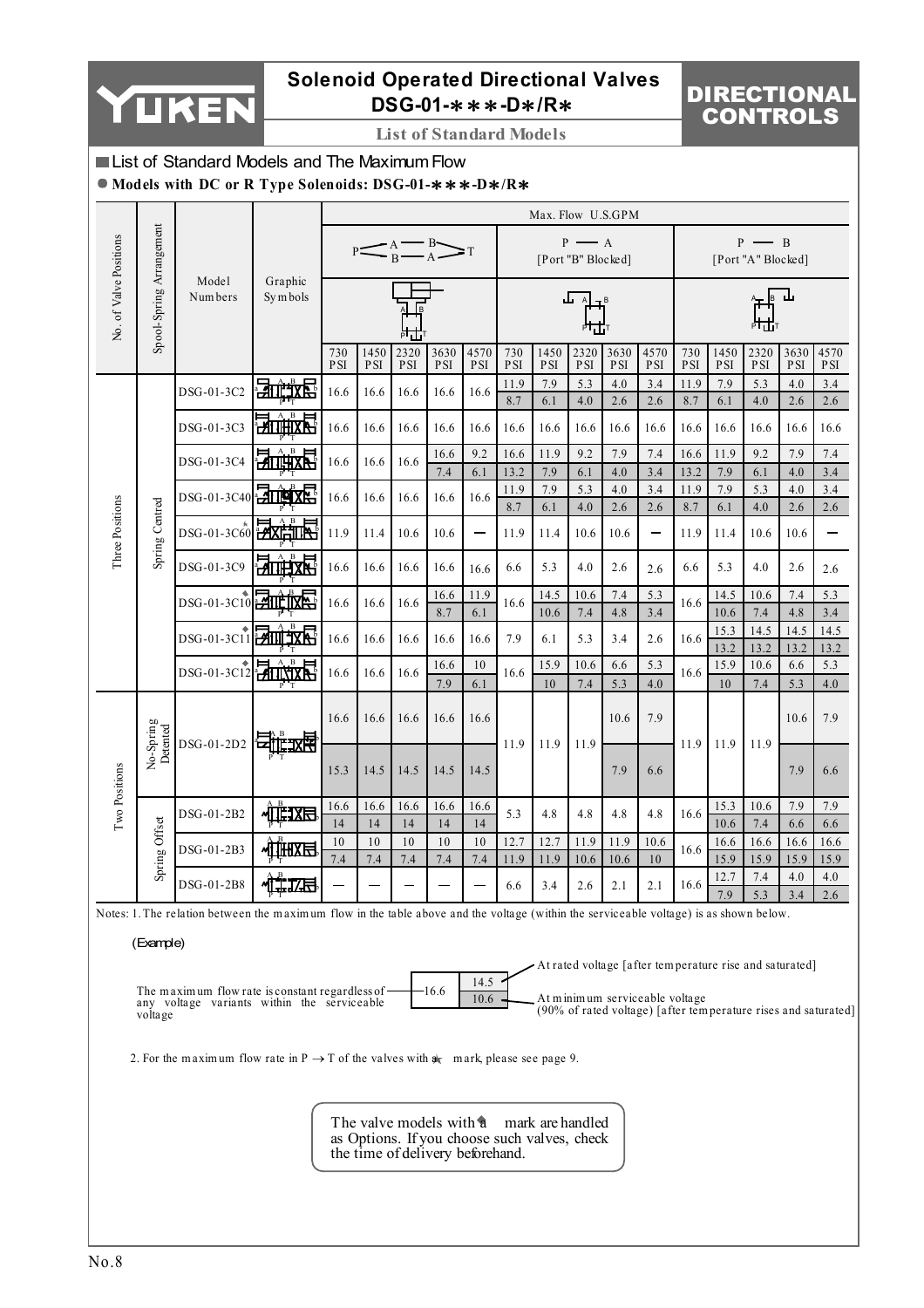

**Max. Flow of Centre By-Pass / List of Shockless** 

### **Maximum Flow of Centre By-Pass**

In valve type 3C60, in case where the actuator is put on in between the cylinder ports A and B as illustrated below and where the actuator moves and suspended at its stroke end and where the valve is then shifted to the neutral position in the suspended state of the actuator, the maximum flow rates available are those as shown as the table below regardless of any voltage in the range of serviceable valtage.

| # | Ł                 |
|---|-------------------|
| ↩ | $\mathbf{H}$<br>ц |

|                       |                   |                   | Max. Flow $L/m$ in $(U.S.GPM)$ |                      |                      |
|-----------------------|-------------------|-------------------|--------------------------------|----------------------|----------------------|
| Mode Numbers          | Graphic<br>Symbol | 5 MPa<br>730 PSI) | 10 MPa<br>$(1450 \text{ PSI})$ | 16 MPa<br>(2320 PSI) | 25 MPa<br>(3630 PSI) |
| $DSG-01-3C60-A*/D*R*$ |                   | 45<br>(11.9)      | 43<br>(11.4)                   | 40<br>(10.6)         | 30<br>(7.9)          |

### **Models with DC or R Type Solenoids: S-DSG-01-**∗∗∗**-D**∗**/R**∗ List of Shockless Models and The Maximum Flow

|                              |                            |                                      |                                                                                                                                  |                                             |                  |                                                                    |                                          | Max. Flow $L/m$ in $(U.S.GPM)$ |                  |                    |                                     |                  |
|------------------------------|----------------------------|--------------------------------------|----------------------------------------------------------------------------------------------------------------------------------|---------------------------------------------|------------------|--------------------------------------------------------------------|------------------------------------------|--------------------------------|------------------|--------------------|-------------------------------------|------------------|
|                              | Spool-                     |                                      |                                                                                                                                  | $P \longrightarrow A$<br>[Port "B" Blocked] |                  |                                                                    | — B<br>[Port "A" Blocked]                |                                |                  |                    |                                     |                  |
| No. of<br>Valve<br>Positions | Spring<br>Arrange-<br>ment | Model<br>Num bers                    | Graphic<br>Symbols                                                                                                               |                                             | ᅢᅶ               |                                                                    |                                          | ш.<br>$A \rightarrow B$<br>咕   |                  |                    | $A$ <sub>T</sub> $B$ <b>L</b><br>ᄮᅶ |                  |
|                              |                            |                                      |                                                                                                                                  | 5 MPa<br>730 PSI)                           | 10 MPa<br>(1450) | 16 MPa<br>(2320)                                                   | 5 MPa<br>$(730$ PSI)                     | 10 MPa<br>(1450)               | 16 MPa<br>(2320) | 5 MPa<br>(730 PSI) | 10 MPa<br>(1450)                    | 16 MPa<br>(2320) |
|                              |                            | $\left  \text{S-DSG-01-3C2} \right $ |                                                                                                                                  |                                             |                  |                                                                    | $40(10.6)$ 40 (10.6) 40 (10.6) 40 (10.6) | $40(10.6)$ 30 (7.9)            |                  | 40 $(10.6)$        | 40(10.6)                            | 30(7.9)          |
| Three                        | Spring                     |                                      |                                                                                                                                  |                                             |                  |                                                                    |                                          | 20(5.3)                        | 15(4.0)          |                    | 20(5.3)                             | 15(4.0)          |
| Positions                    | Centred                    |                                      | S-DSG-01-3C4 $\frac{1}{\sqrt{2}} \left( \frac{1}{\sqrt{2}} + \frac{1}{\sqrt{2}} \right)$ 40 (10.6) 40 (10.6) 40 (10.6) 40 (10.6) |                                             |                  |                                                                    |                                          | $40(10.6)$ 30 (7.9)            |                  |                    | 40(10.6)                            | 30(7.9)          |
|                              |                            |                                      |                                                                                                                                  |                                             |                  |                                                                    |                                          | 20(5.3)                        | 15(4.0)          | 40(10.6)           | 20(5.3)                             | 15(4.0)          |
| Two                          | Spring                     | $S-DSG-01-2B2$                       |                                                                                                                                  | 40(10.6)                                    |                  | $\left[40\right]\left(10.6\right)\left[40\right]\left(10.6\right)$ | 30(7.9)                                  | 30(7.9)                        | 30(7.9)          | 40(10.6)           | 40(10.6)                            | 30(7.9)          |
| Positions                    | Offset                     |                                      | <u>ا</u> ا⊞∏∑                                                                                                                    |                                             | 35(9.2)          | 35(9.2)                                                            |                                          |                                |                  |                    | 20(5.3)                             | 15(4.0)          |

Note: The relation between the m axim um flow in the table above and the

voltage (within the serviceable voltage) is as shown below.

#### (Example)

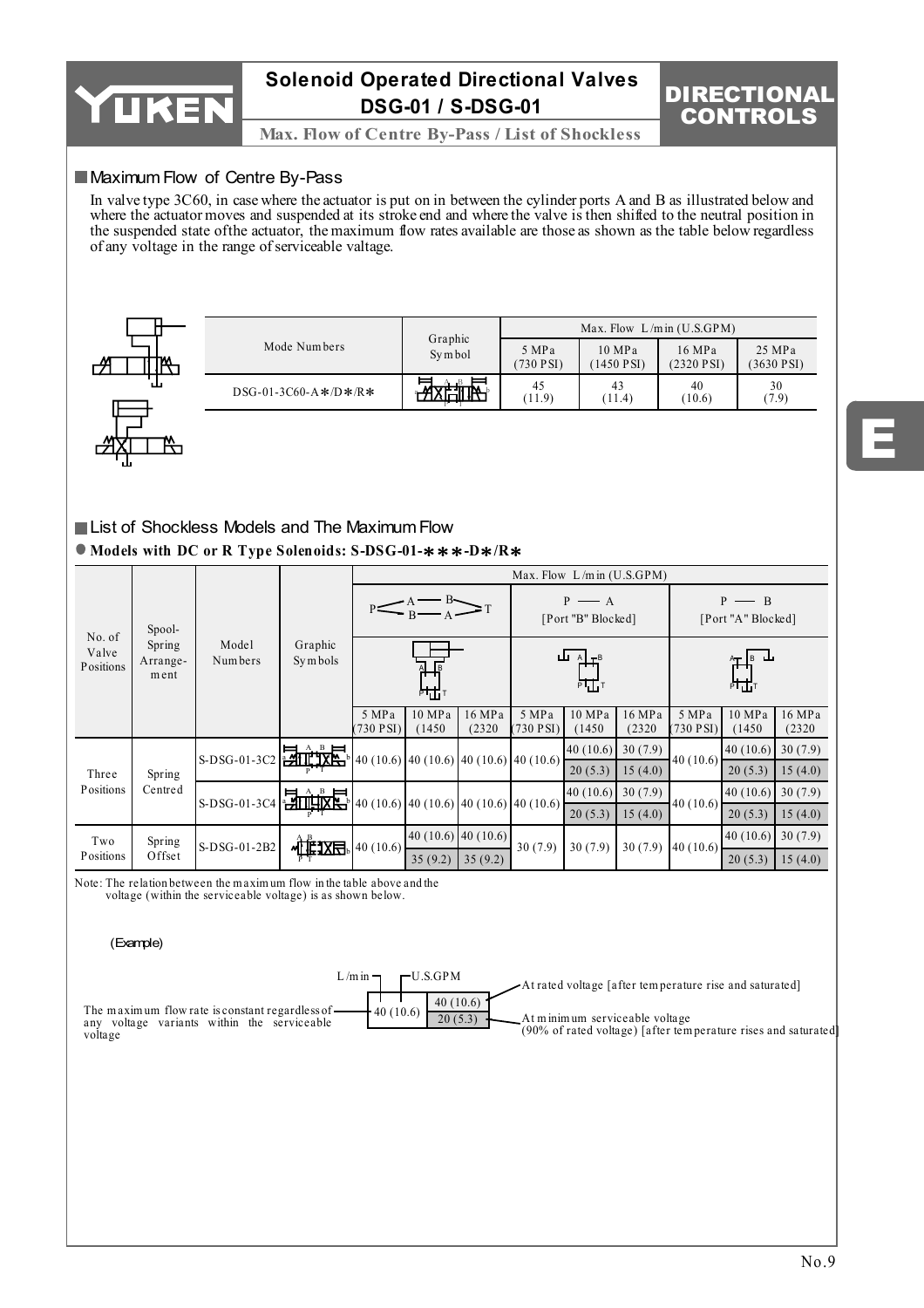

In the above table, the graphic symbols in mounting type highlighted with shade are optional extra, therefore, please confirm the time of delivery with us before ordering.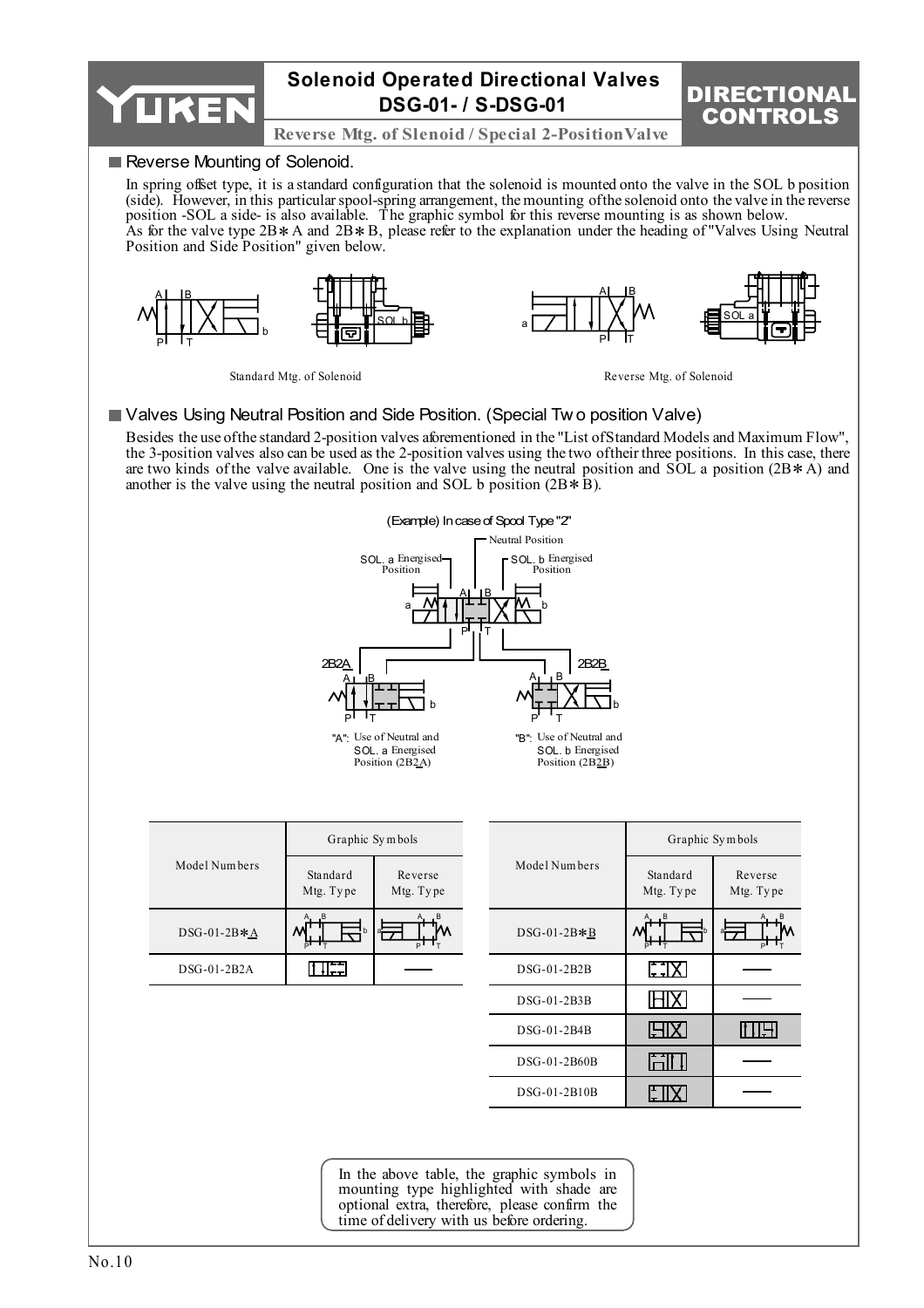

**Typical Changeover Time**

# DIRECTIONAL CONTROLS

### **Typical Changeover Time**

Changeover time varies according to oil viscosity, spool type and hydraulic circuit.

#### **Standard Type** (Without Shockless Function)

### [Test Conditions]

Pressure: 16 MPa (2320 PSI) Flow Rate:  $31.5 \text{ L/min}$  (8.3 U.S.GPM)<br>Viscosity:  $35 \text{ mm}^2/\text{s}$  (164 SSU) Voltage: 100 % V (After coil tem prature rises and saturated) Flow Rate:  $31.5 L/m$  in  $(8.3 U.S.GPM)$ 



### [Result of Measurment]

|                  | Model Numbers   | Time ms |    |  |  |  |
|------------------|-----------------|---------|----|--|--|--|
| Type             |                 |         |    |  |  |  |
|                  | $DSG-01-3C2-A*$ |         | 23 |  |  |  |
| Standard<br>Type | $DSG-01-3C2-D*$ | 48      |    |  |  |  |
|                  | $DSG-01-3C2-R*$ |         |    |  |  |  |

### **Shockless Type**

[Test Circuit and Conditions]



Setting Pressure (Ps): 7 MPa (1020 PSI) Load (W ): 1000 kg (2205 1bs.) Speed: 8 m/m in (27 ft./m in)<br>Viscosity : 35 m m<sup>2</sup>/s (164 SSU)

#### [Reaults of Measurement]



| Type              | Model Nmbers    | Time | m <sub>s</sub> | Acceleration<br>$m/s2$ (G) |    |  |
|-------------------|-----------------|------|----------------|----------------------------|----|--|
|                   |                 |      | $\Omega$       | G.                         | G, |  |
| Shockless<br>Type | S-DSG-01-3C2-D* |      | 30             | 12<br>(1.2)                |    |  |
| Standard<br>Type  | DSG-01-3C2-D*   | 35   | 25             | 18                         | 15 |  |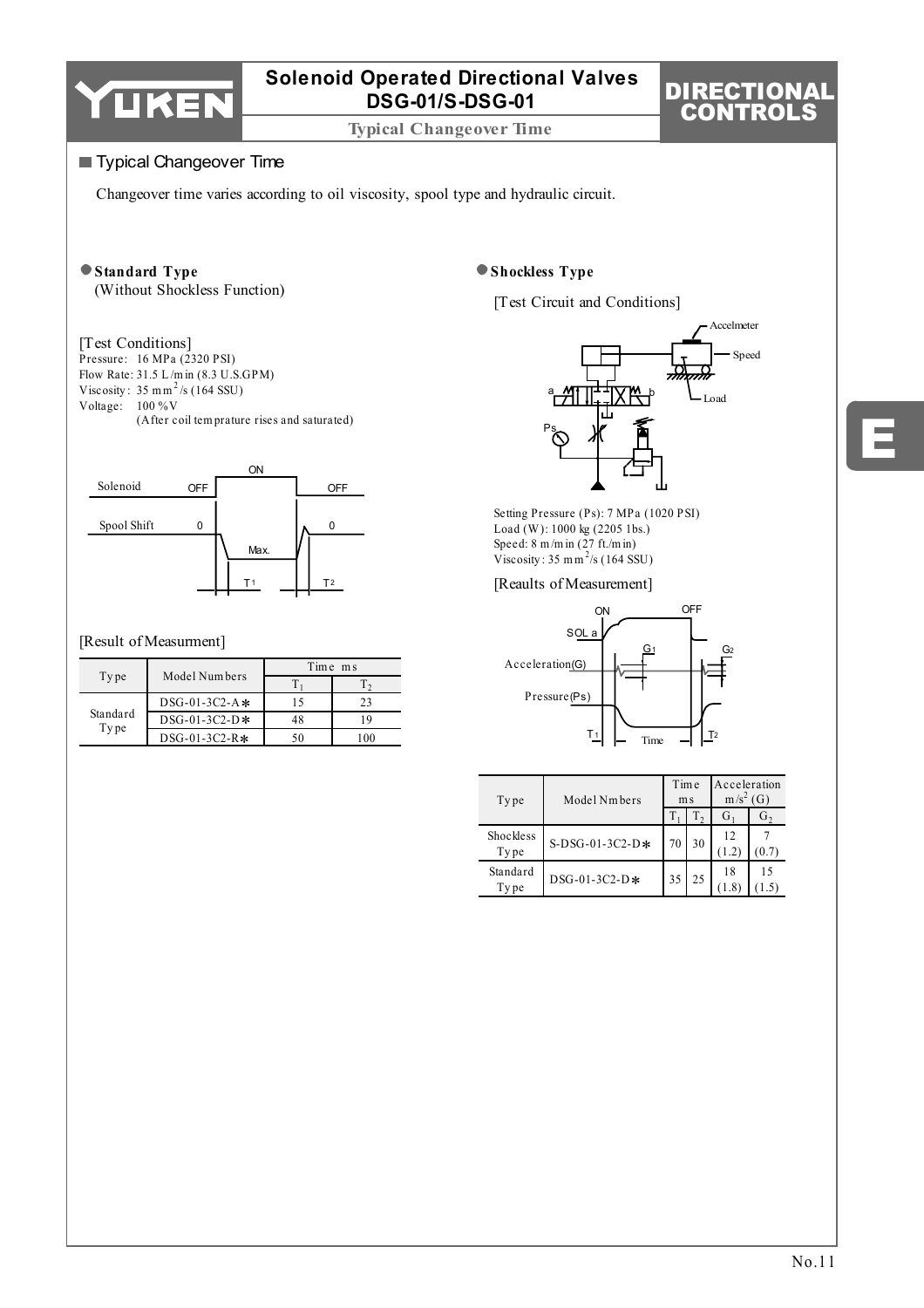

**Pressure Drop**

# DIRECTIONAL CONTROLS

### **Pressure Drop**

Pressure drop curves based on viscosity of 35 mm<sup>2</sup>/s (164 SSU) and specific gravity of 0.850.

### **Standard Type: DSG-01**



|               |                   |                   | Pressure Drop Curve Number |                   |                   |
|---------------|-------------------|-------------------|----------------------------|-------------------|-------------------|
| Model Numbers | $P \rightarrow A$ | $B \rightarrow T$ | $P \rightarrow B$          | $A \rightarrow T$ | $P \rightarrow T$ |
| DSG-01-3C2    | ⊙                 | ๑                 | စ                          | ⊚                 |                   |
| DSG-01-3C3    | ⊚                 | ⊚                 | ⊚                          | ⊚                 | ⊕                 |
| DSG-01-3C4    | ல                 | ⊚                 | ல                          | 6                 |                   |
| DSG-01-3C40   | ⊚                 | ல                 | စ                          | ⊚                 |                   |
| DSG-01-3C60   | o                 | Φ                 | O                          | Φ                 | ⊕                 |
| DSG-01-3C9    | ⊚                 | の                 | ⊚                          | ⊚                 |                   |
| DSG-01-3C10   | ல                 | 6                 | စ                          | ⊚                 |                   |
| DSG-01-3C11   | ⊚                 | ல                 | စ                          | ⊚                 |                   |
| DSG-01-3C12   | ⊚                 | စ                 | စ                          | ⊚                 |                   |
| $DSG-01-2D2$  | ⊚                 | Ø                 | 6)                         | Ø                 |                   |
| DSG-01-2B2    | Ø                 | Ø                 | ல                          | ⊚                 |                   |
| DSG-01-2B3    | ❻                 | 将                 | ை                          | ⊚                 |                   |
| DSG-01-2B8    | ⊚                 |                   | の                          |                   |                   |

### **Shockless Type: S-DSG-01**



|                | Pressure Drop Curve No. |                   |                   |                   |  |  |  |  |  |
|----------------|-------------------------|-------------------|-------------------|-------------------|--|--|--|--|--|
| Model Numbers  |                         | $B \rightarrow T$ | $P \rightarrow B$ | $A \rightarrow T$ |  |  |  |  |  |
| S-DSG-01-3C2   | O                       | O)                | U)                | (!)               |  |  |  |  |  |
| S-DSG-01-3C4   | ω                       | Ø                 | O                 | Ø                 |  |  |  |  |  |
| $S-DSG-01-2B2$ |                         |                   |                   |                   |  |  |  |  |  |

For any other viscosity , m ultiply the factors in the table below.

| Viscosity SSU 77 98 141 186 232 278 324 371 417 464 | $\text{Im}\,\text{m}^2/\text{s}$ 15   20   30   40   50   60   70   80   90   100 |  |  |  |                                                                                                             |  |  |
|-----------------------------------------------------|-----------------------------------------------------------------------------------|--|--|--|-------------------------------------------------------------------------------------------------------------|--|--|
|                                                     |                                                                                   |  |  |  |                                                                                                             |  |  |
| Factor                                              |                                                                                   |  |  |  | $\left[0.81\right]0.87\left[0.96\right]1.03\left[1.09\right]1.14\left[1.19\right]1.23\left[1.27\right]1.30$ |  |  |

 $\bullet$  For any other specific gravity (G'), the pressure drop (P') may be obtained from the form ula below.

 $\Delta P' = \Delta P$  (G'/0.850)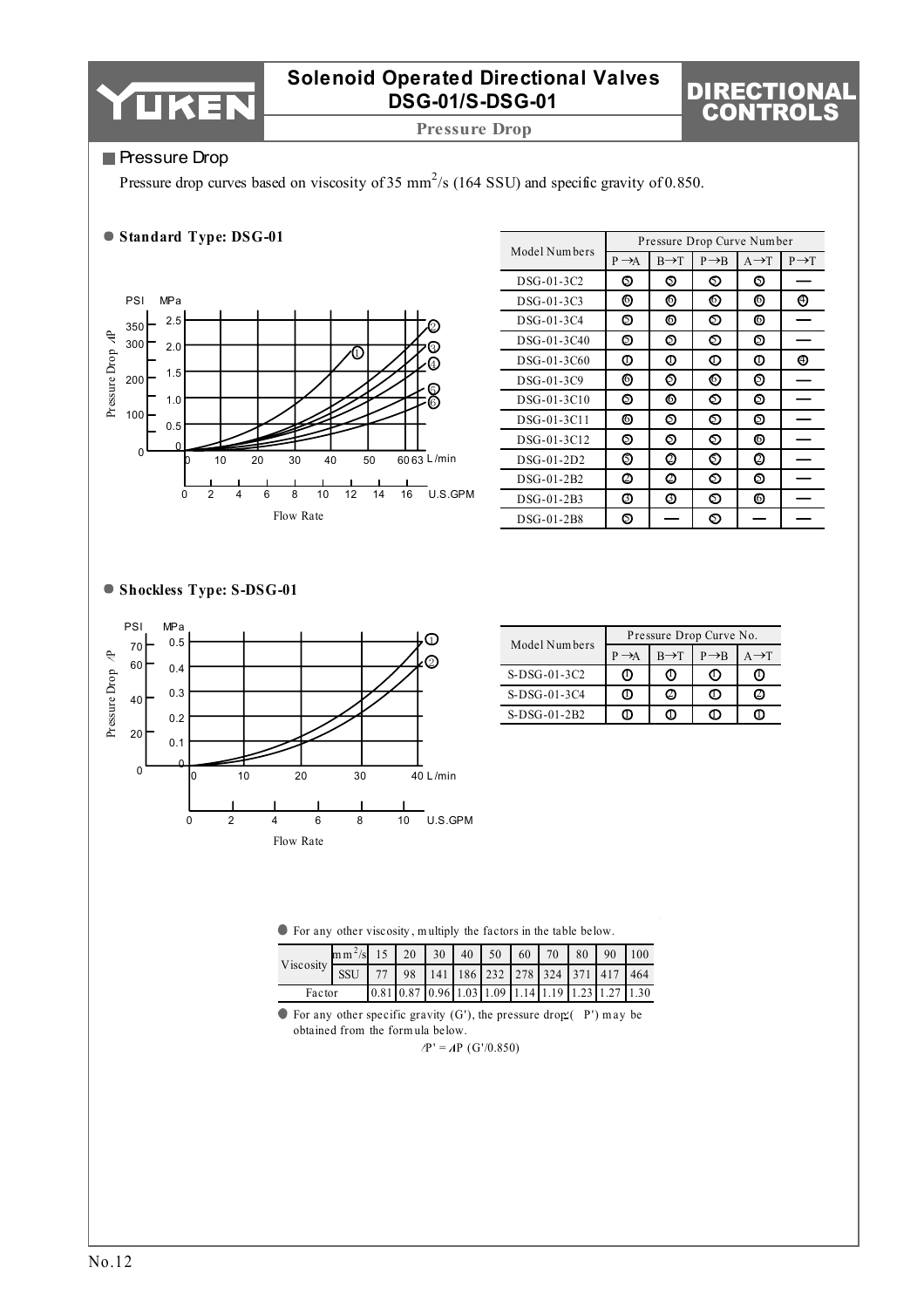

# **Solenoid Operated Directional Valves**

**DSG-01-**∗∗∗**-A**∗

**Installation Drawing**

# **DIRECTIONAL** CONTROLS

E

Mounting surface: ISO 4401-AB-03-4-A

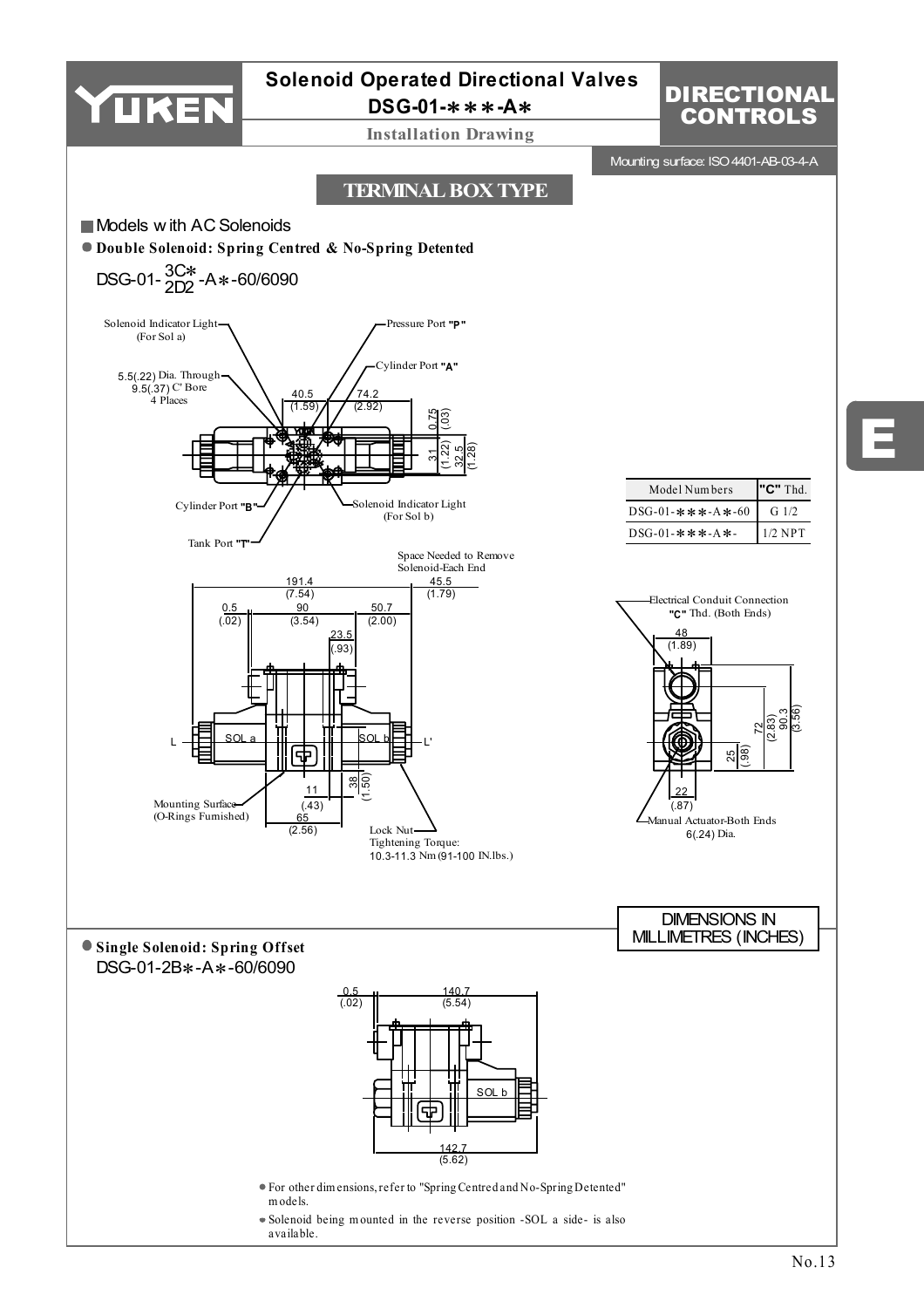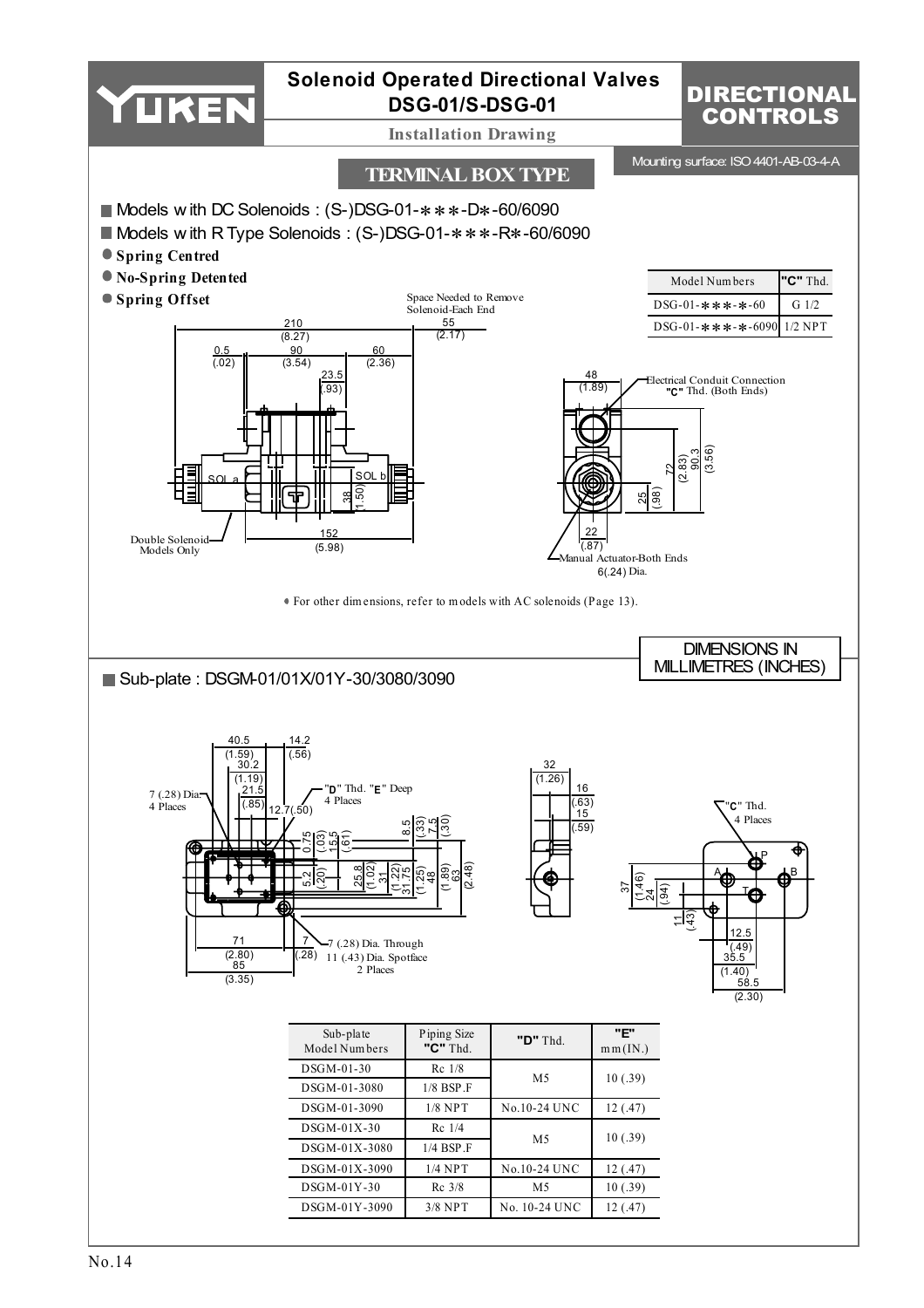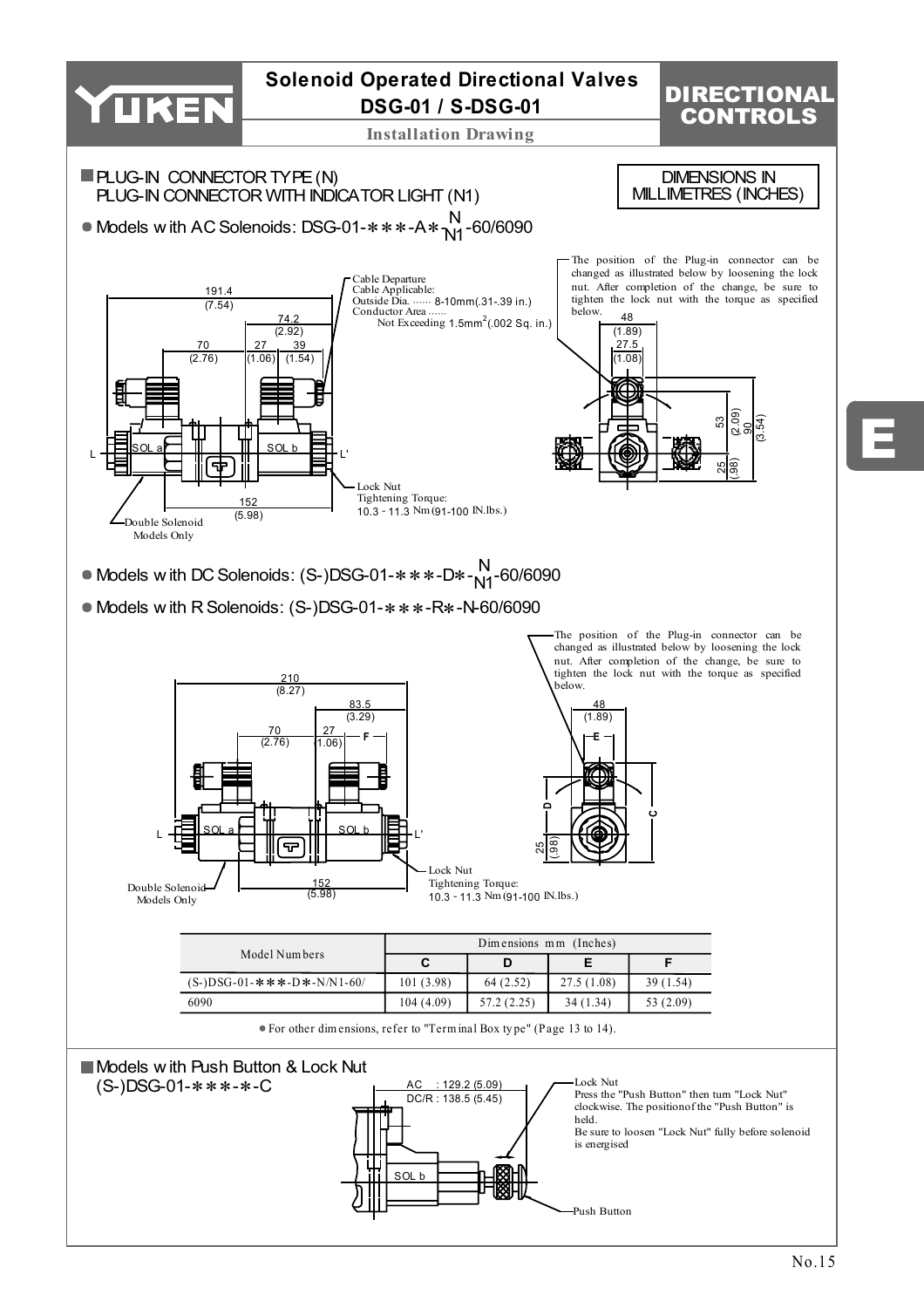

**Lead Wire Connection**

# DIRECTIONAL CONTROLS

#### Details of Receptacle

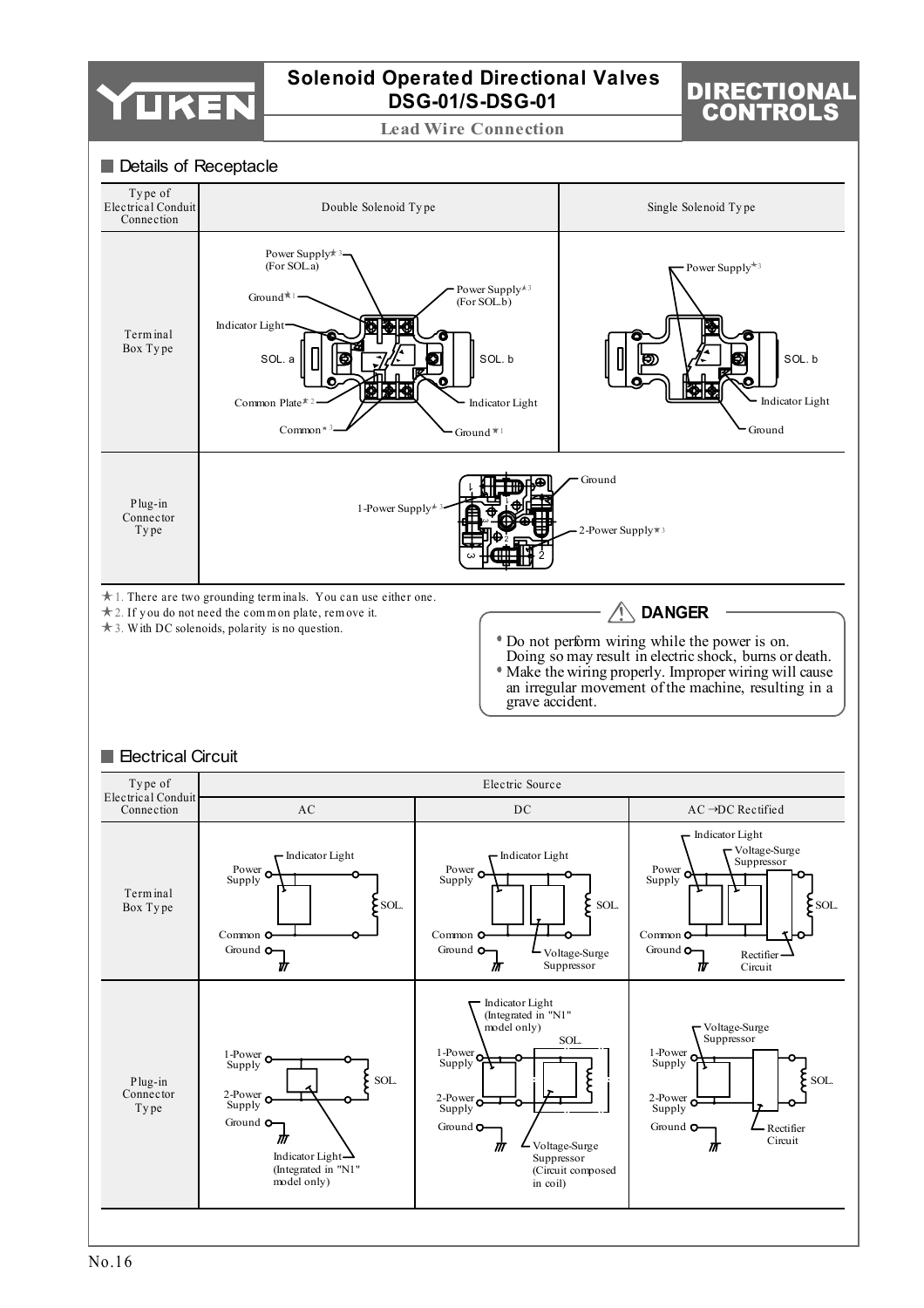

**Spare Parts List**

# DIRECTIONAL CONTROLS

∗-DSG-01-∗∗∗-∗-60/6090



### ● List of Seals

|      |               |                  |       | Qty. |        |                                      |  |  |
|------|---------------|------------------|-------|------|--------|--------------------------------------|--|--|
| Item | Name of Parts | Part Numbers     | $3C*$ | 2D2  | $2B*$  | Remarks                              |  |  |
|      | $O-Ring$      | $SO-NB-P9$       |       | 4    | 4      |                                      |  |  |
|      | $O-Ring$      | $SO-NB-P18$      |       |      |        |                                      |  |  |
| 10   | $O-Ring$      | S <sub>6</sub>   |       | ◠    | $\sim$ |                                      |  |  |
| 15   | $O-Ring$      | 1790S-VK418329-9 |       |      | $\sim$ |                                      |  |  |
| 24   | $O-Ring$      | $SO-NB-P18$      |       |      |        | Included in Solenoid Ass'y (Item 13) |  |  |
| 25   | $O-Ring$      | $SO-NA-P4$       | 4     | 4    | $\sim$ |                                      |  |  |
| 32   | Packing       | 1790S-VK418328-1 |       |      |        |                                      |  |  |

 $\star$  When ordering the O-Rings, please specify the seal kit number from the table below.

| Valve Model Numbers                       | Seal Kit No.   | O-Ring Details for Seal Kit                                                                                           |
|-------------------------------------------|----------------|-----------------------------------------------------------------------------------------------------------------------|
| *-DSG-01-***-*-60/6090                    | $KS-DSG-01-60$ | $\bigotimes (4 \text{ Pcs.}) \bigotimes \& \bigotimes (2 \text{ Pcs.}, \text{see above}) \bigotimes (4 \text{ Pcs.})$ |
| *-DSG-01-***-*-N-60/6090   KS-DSG-01-N-60 |                | $\big  \bigotimes (4 \text{ Pcs.}) \bigotimes \& \bigotimes (2 \text{ Pcs.}, \text{see above}) \big $                 |

### Solenoid Ass'y, Coil, Receptacle and Connector

Refer to Page 18 for the details of these parts.

# **CAUTION**

When making replacement of seals, please do it carefully after reading through the relevant instructions in the Operator's Manual.

### **WARNING**

Before maintenance or removal, do the following, Failure to do

these may cause components to move, causing oil leakage off seripus accidents. **Stage off the equipment's power supply, and be sure that** all

· Return pressure and engines have systems to zero.

E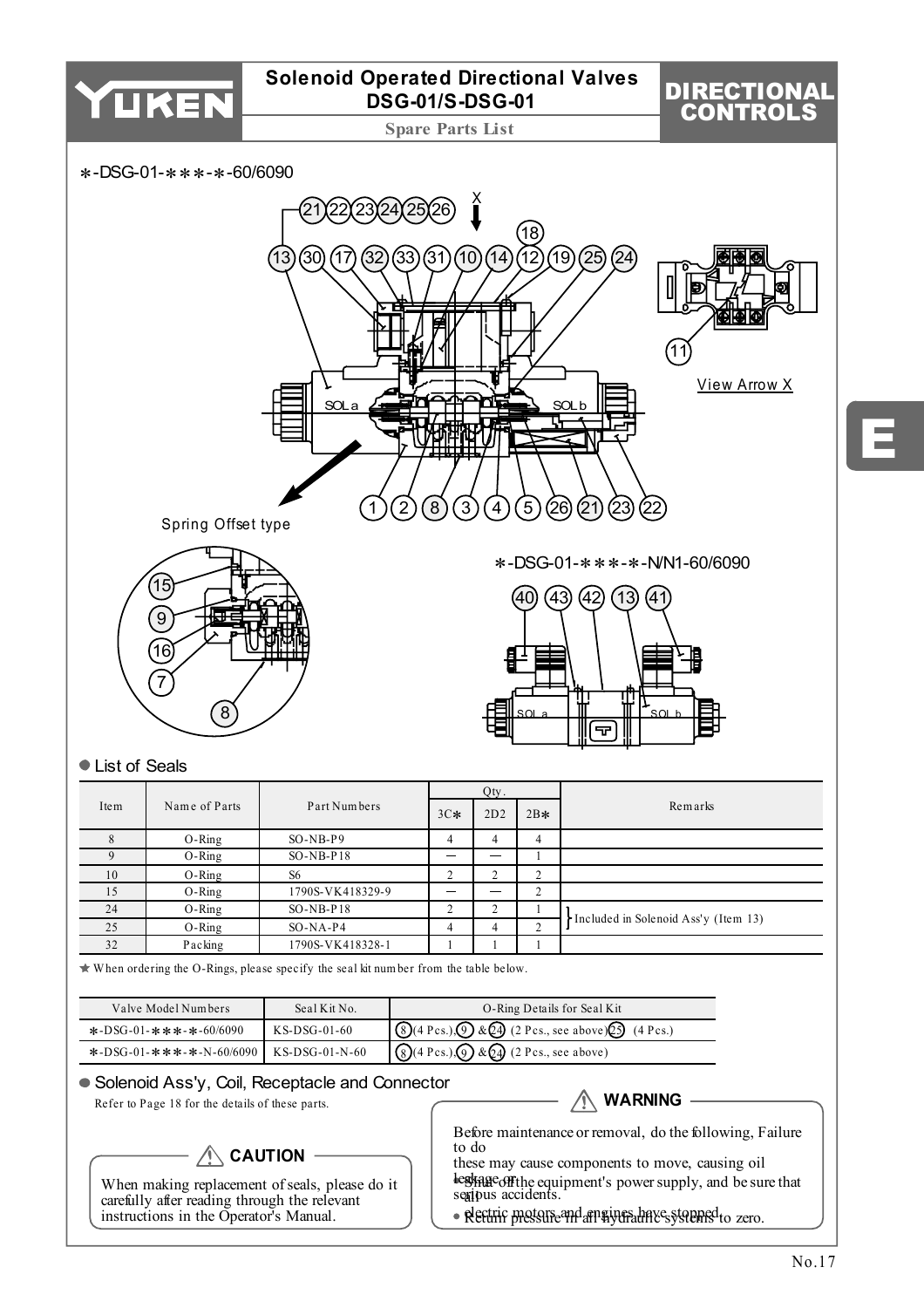

**Spare Parts List**

# DIRECTIONAL CONTROLS

Plug-in Connector with Indicator Light

GDME-211-R-B-10

GDML-211-1-11

GDML-211-2-11 GDML-211-3-11 GDML-211-1-11 GDML-211-2-11 GDML-211-3-11 GDML-211-1-11

#### Valve Model Num bers DSG-01-∗∗∗-A100-60∗ DSG-01-∗∗∗-A120-60∗ DSG-01-∗∗∗-A200-60∗ DSG-01-∗∗∗-A240-60∗ DSG-01-∗∗∗-D12-60∗ DSG-01-∗∗∗-D24-60∗ DSG-01-∗∗∗-D48-60∗ DSG-01-∗∗∗-R100-60∗ DSG-01-∗∗∗-R200-60∗ S-DSG-01-∗∗∗-D12-60∗ S-DSG-01-∗∗∗-D24-60∗ S-DSG-01-∗∗∗-D48-60∗ S-DSG-01-∗∗∗-R100-60∗ S-DSG-01-∗∗∗-R200-60∗ DSG-01-∗∗∗-A100-N-60∗ DSG-01-∗∗∗-A120-N-60∗ DSG-01-∗∗∗-A200-N-60∗ DSG-01-∗∗∗-A240-N-60∗ DSG-01-∗∗∗-D12-N-60∗ DSG-01-∗∗∗-D24-N-60∗ DSG-01-∗∗∗-D48-N-60∗ DSG-01-∗∗∗-R100-N-60∗ DSG-01-∗∗∗-R200-N-60∗ S-DSG-01-∗∗∗-D12-N-60∗ S-DSG-01-∗∗∗-D24-N-60∗ S-DSG-01-∗∗∗-D48-N-60∗  $\circled{1}$ Solenoid Ass'y No.  $\circledR$ Coil No.  $(14)$ Receptacle Part No. 40 Connector Ass'ly Part No.  $\textcircled{\scriptsize{4}}$ Connector Ass'ly Part No. Rem arks SA1-100-60 SA1-120-60 SA1-200-60 SA1-240-60 SD1-12-60 SD1-24-60 SD1-48-60 SR1-100-60 SR1-200-60 SD1-12-S-60 SD1-24-S-60 SD1-48-S-60 SR1-100-S-60 SR1-200-S-60 SA1-100-N-60 SA1-120-N-60 SA1-200-N-60 SA1-240-N-60 SD1-12-N-60 SD1-24-N-60 SD1-48-N-60 SR1-100-N-60 SR1-200-N-60 SD1-12-S-N-60 SD1-24-S-N-60 SD1-48-S-N-60 C-SA1-100-60 C-SA1-120-60 C-SA1-200-60 C-SA1-240-60 C-SD1-12-60 C-SD1-24-60 C-SD1-48-60 C-SR1-100-60 C-SR1-200-60 C-SD1-12-60 C-SD1-24-60  $C-SD1-48-60$ C-SR1-100-60 C-SR1-200-60 C-SA1-100-N-60 C-SA1-120-N-60 C-SA1-200-N-60 C-SA1-240-N-60 C-SD1-12-N-60 C-SD1-24-N-60 C-SD1-48-N-60 C-SR1-100-N-60 C-SR1-200-N-60 C-SD1-12-N-60 C-SD1-24-N-60 C-SD1-48-N-60 **P1-60** KR1-A-60  $\overline{KRL}$ -60 RR1-60 KR1-A-60 KR1-B-60 RR1-60 Term inal Box Ty pe Plug-in Connector **Type** GDM-211-A-11 GDME-211-R-A-10 GDM-211-A-11 GDM-211-B-11 GDME-211-R-B-10 GDM-211-B-11 ● Solenoid Ass'y, Coil, Receptacle and Connector Ass'y No.

C-SR1-100-N-60 C-SR1-200-N-60 C-SA1-100-N-60 C-SA1-120-N-60 C-SA1-200-N-60 C-SA1-240-N-60 C-SD1-12-N-60 C-SD1-24-N-60 C-SD1-48-N-60 C-SD1-12-N-60 C-SD1-24-N-60 C-SD1-48-N-60

GDME-211-R-A-10

GDML-211-1-11

GDML-211-2-11 GDML-211-3-11 GDML-211-1-11 GDML-211-2-11 GDML-211-3-11 GDML-211-1-11

Note: The connector assem bly is not included in the solenoid assem bly .

SR1-100-S-N-60 SR1-200-S-N-60 SA1-100-N-60 SA1-120-N-60 SA1-200-N-60 SA1-240-N-60 SD1-12-N-60 SD1-24-N-60 SD1-48-N-60 SD1-12-S-N-60 SD1-24-S-N-60 SD1-48-S-N-60

S-DSG-01-∗∗∗-R100-N-60∗ S-DSG-01-∗∗∗-R200-N-60∗ DSG-01-∗∗∗-A100-N1-60∗ DSG-01-∗∗∗-A120-N1-60∗ DSG-01-∗∗∗-A200-N1-60∗ DSG-01-∗∗∗-A240-N1-60∗ DSG-01-∗∗∗-D12-N1-60∗ DSG-01-∗∗∗-D24-N1-60∗ DSG-01-∗∗∗-D48-N1-60∗ S-DSG-01-∗∗∗-D12-N1-60 S-DSG-01-∗∗∗-D24-N1-60 S-DSG-01-∗∗∗-D48-N1-60